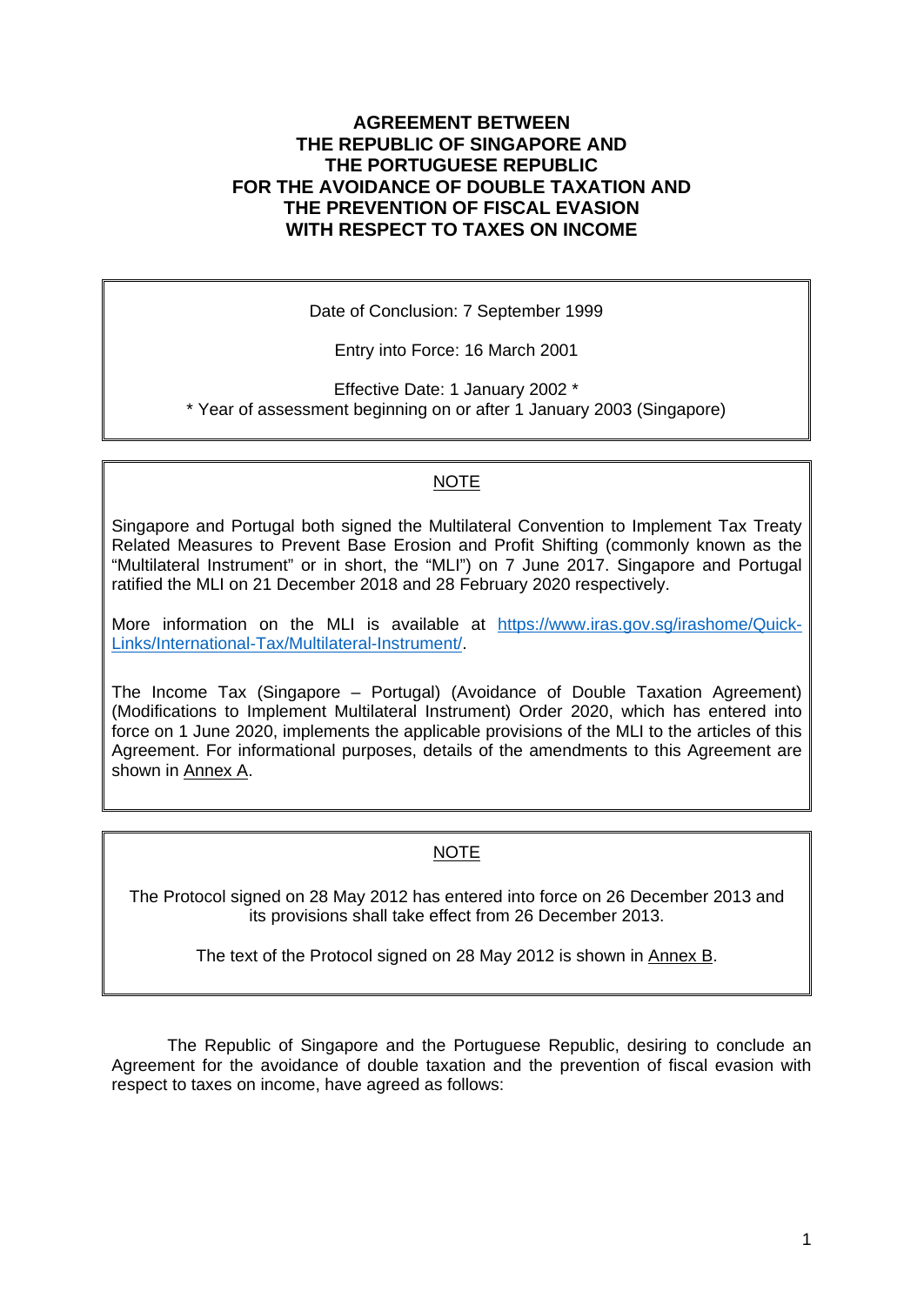## **CHAPTER I SCOPE OF THE AGREEMENT**

#### **ARTICLE 1 - PERSONAL SCOPE**

This Agreement shall apply to persons who are residents of one or both of the Contracting States.

## **ARTICLE 2 - TAXES COVERED**

1. This Agreement shall apply to taxes on income imposed on behalf of a Contracting State or of its political or administrative subdivisions or local authorities, irrespective of the manner in which they are levied.

2. There shall be regarded as taxes on income taxes imposed on total income or on elements of income, including taxes on gains from the alienation of movable or immovable property, taxes on the total amounts of wages or salaries paid by enterprises, as well as taxes on capital appreciation.

- 3. The existing taxes to which the Agreement shall apply are in particular:
	- (a) in the case of the Portuguese Republic:
		- (i) Personal income tax (Imposto sobre o Rendimento das Pessoas Singulares - IRS);
		- (ii) Corporate income tax (Imposto sobre o Rendimento das Pessoas Colectivas - IRC);
		- (iii) Local surtax on corporate income tax (Derrama);

(hereinafter referred to as "Portuguese tax");

(b) in the case of the Republic of Singapore:

the income tax

(hereinafter referred to as "Singapore tax").

4. The Agreement shall apply also to any identical or substantially similar taxes which are imposed after the date of signature of the Agreement in addition to, or in place of, the existing taxes. The competent authorities of the Contracting States shall notify each other of substantial changes which have been made in their respective taxation laws.

#### **CHAPTER II DEFINITIONS**

#### **ARTICLE 3 - GENERAL DEFINITIONS**

1. For the purposes of this Agreement, unless the context otherwise requires: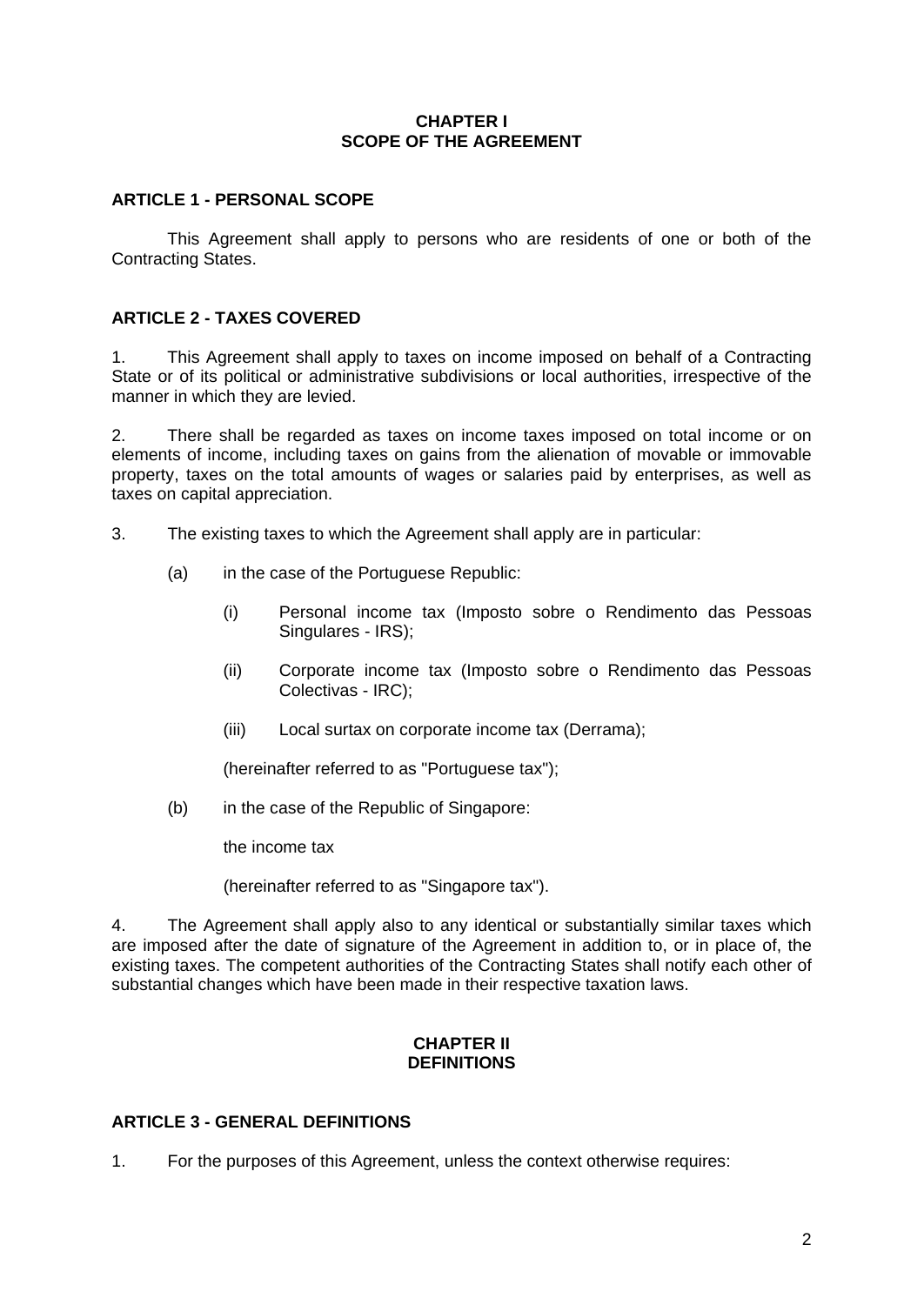- (a) the term "Portugal" means the territory of the Portuguese Republic situated in the European Continent, the Archipelagoes of Azores and Madeira, the respective territorial sea and any other zone in which, according to Portuguese and International Law, the Portuguese Republic has:
	- (i) sovereign rights for the purpose of exploring and exploiting, conserving and managing the natural resources, whether living or non-living, of the waters superjacent to the sea-bed and of the seabed and its subsoil, or
	- (ii) jurisdiction with respect to the establishment and use of artificial islands, installations and structures, marine scientific research and the protection and preservation of the marine environment;
- (b) the term "Singapore" means the territories of the Republic of Singapore, the territorial waters of Singapore and the sea-bed and subsoil of the territorial waters, and when used in a geographical sense includes any area extending beyond the limits of the territorial waters of Singapore, and the sea bed and subsoil of any such area, which has been or may hereafter be designated under the laws of Singapore and in accordance with international law as an area over which Singapore has sovereign rights for the purposes of exploring and exploiting the natural resources, whether living or non-living;
- (c) the terms "a Contracting State" and "the other Contracting State" mean Portugal or Singapore as the context requires;
- (d) the term "person" includes an individual, a company and any other body of persons;
- (e) the term "company" means any body corporate or any entity which is treated as a body corporate for tax purposes;
- (f) the terms "enterprise of a Contracting State" and "enterprise of the other Contracting State" mean respectively an enterprise carried on by a resident of a Contracting State and an enterprise carried on by a resident of the other Contracting State;
- (g) the term "international traffic" means any transport by a ship or aircraft operated by an enterprise of a Contracting State, except when the ship or aircraft is operated solely between places in the other Contracting State;
- (h) the term "competent authority" means:
	- (i) in Portugal: the Minister of Finance, the Director-General of Taxation (Director-Geral dos Impostos) or their authorised representative;
	- (ii) in Singapore: the Minister for Finance or his authorised representative;
- (i) the term "national" means:
	- (i) any individual possessing the nationality of a Contracting State;
	- (ii) any legal person, partnership or association deriving its status as such from the laws in force in a Contracting State.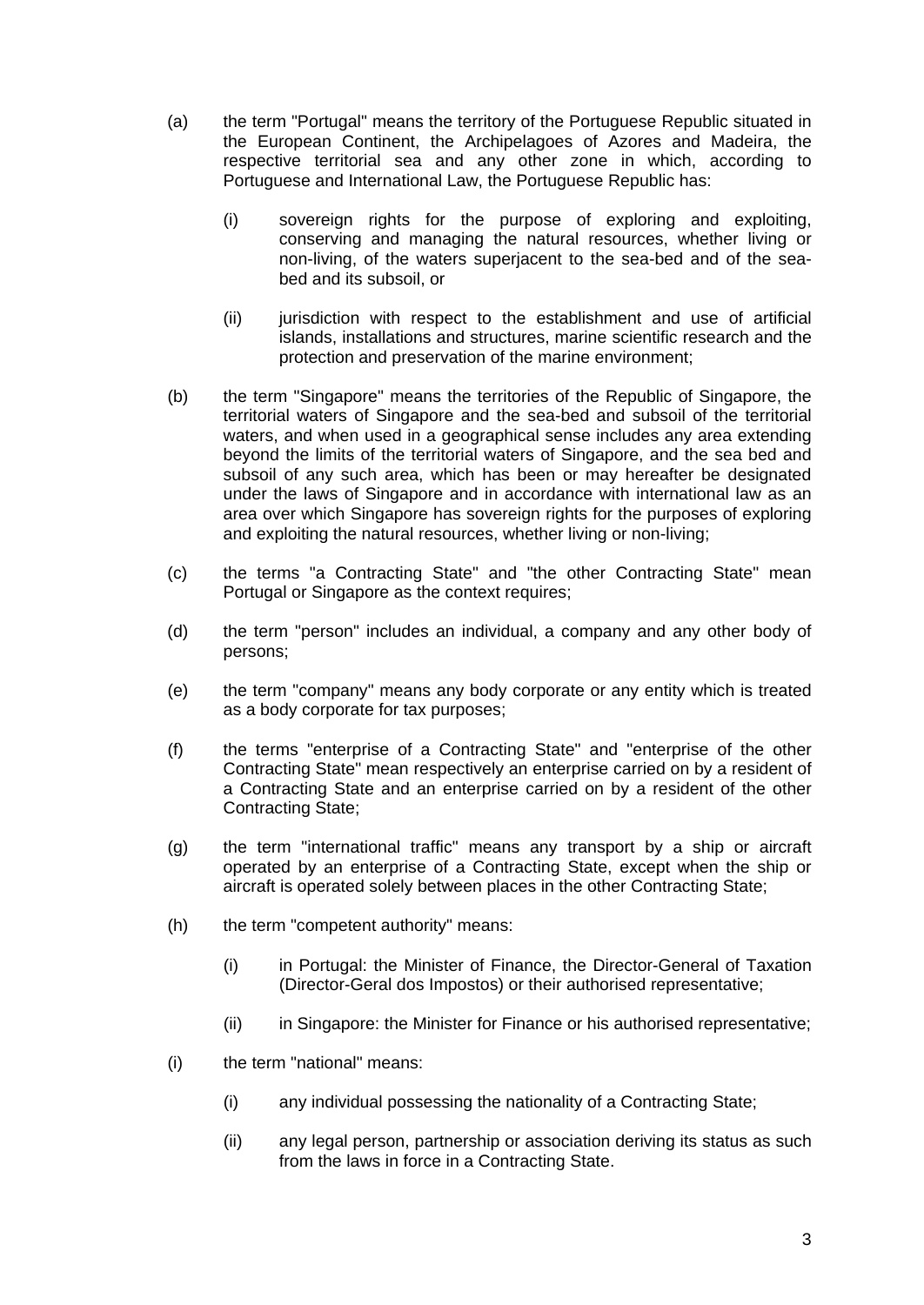2. As regards the application of the Agreement at any time by a Contracting State, any term not defined therein shall, unless the context otherwise requires, have the meaning which it has at that time under the law of that State for the purposes of the taxes to which the Agreement applies, any meaning under the applicable tax laws of that State prevailing over a meaning given to the term under other laws of that State.

# **ARTICLE 4 - RESIDENT**

1. For the purposes of this Agreement, the term "resident of a Contracting State" means any person who, under the laws of that State, is liable to tax therein by reason of his domicile, residence, place of management or any other criterion of a similar nature and also includes that State and any political or administrative subdivision or local authority or statutory body thereof.

2. Where by reason of the provisions of paragraph 1 an individual is a resident of both Contracting States, then his status shall be determined as follows:

- (a) he shall be deemed to be a resident only of the State in which he has a permanent home available to him; if he has a permanent home available to him in both States, he shall be deemed to be a resident only of the State with which his personal and economic relations are closer (centre of vital interests);
- (b) if the State in which he has his centre of vital interests cannot be determined, or if he has not a permanent home available to him in either State, he shall be deemed to be a resident only of the State in which he has an habitual abode;
- (c) if he has an habitual abode in both States or in neither of them, he shall be deemed to be a resident only of the State of which he is a national;
- (d) if he is a national of both States or of neither of them, the competent authorities of the Contracting States shall settle the question by mutual agreement.

3. Where by reason of the provisions of paragraph 1 a person other than an individual is a resident of both Contracting States, then it shall be deemed to be a resident only of the State in which its place of effective management is situated.

## **ARTICLE 5 - PERMANENT ESTABLISHMENT**

1. For the purposes of this Agreement, the term "permanent establishment" means a fixed place of business through which the business of an enterprise is wholly or partly carried on.

- 2. The term "permanent establishment" includes especially:
	- (a) a place of management;
	- (b) a branch;
	- (c) an office;
	- (d) a factory;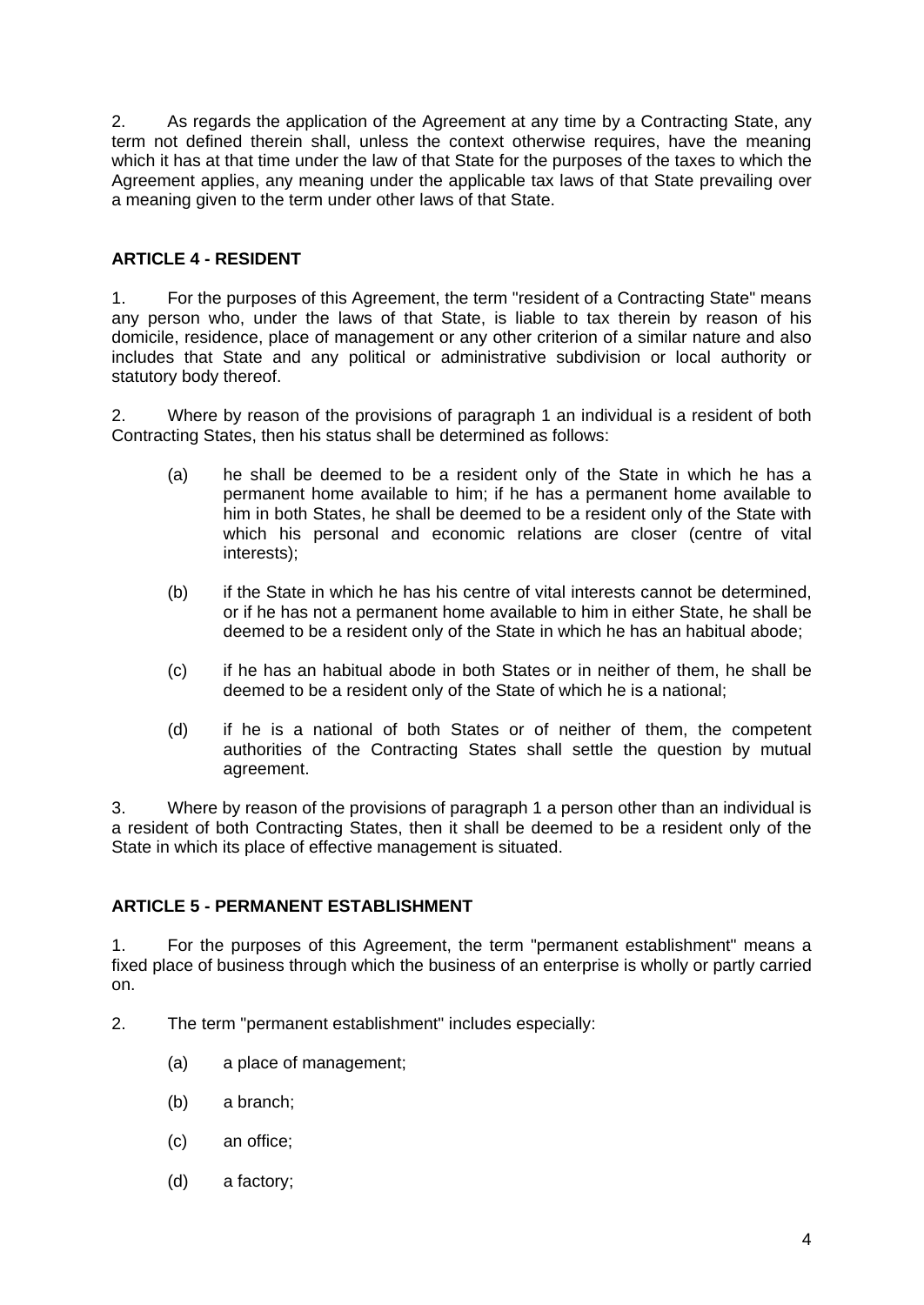- (e) a workshop, and
- (f) a mine, an oil or gas well, a quarry or any other place of extraction of natural resources.
- 3. The term "permanent establishment" also includes:
	- (a) a building site, a construction, installation or assembly project, or supervisory activities in connection therewith, but only where such site, project or activities last more than 12 months;
	- (b) the furnishing of services, including consultancy services, by an enterprise of a Contracting State through employees or other personnel in the other Contracting State for a period or periods aggregating more than 120 days within any twelve-month period.

4. Notwithstanding the preceding provisions of this Article, the term "permanent establishment" shall be deemed not to include:

- (a) the use of facilities solely for the purpose of storage, display or delivery of goods or merchandise belonging to the enterprise;
- (b) the maintenance of a stock of goods or merchandise belonging to the enterprise solely for the purpose of storage, display or delivery;
- (c) the maintenance of a stock of goods or merchandise belonging to the enterprise solely for the purpose of processing by another enterprise;
- (d) the maintenance of a fixed place of business solely for the purpose of purchasing goods or merchandise or of collecting information, for the enterprise;
- (e) the maintenance of a fixed place of business solely for the purpose of carrying on, for the enterprise, any other activity of a preparatory or auxiliary character;
- (f) the maintenance of a fixed place of business solely for any combination of activities mentioned in sub-paragraphs (a) to (e), provided that the overall activity of the fixed place of business resulting from this combination is of a preparatory or auxiliary character.

5. Notwithstanding the provisions of paragraphs 1 and 2, where a person -- other than an agent of an independent status to whom paragraph 6 applies -- is acting on behalf of an enterprise and has, and habitually exercises, in a Contracting State an authority to conclude contracts in the name of the enterprise, that enterprise shall be deemed to have a permanent establishment in that State in respect of any activities which that person undertakes for the enterprise, unless the activities of such person are limited to those mentioned in paragraph 4 which, if exercised through a fixed place of business, would not make this fixed place of business a permanent establishment under the provisions of that paragraph.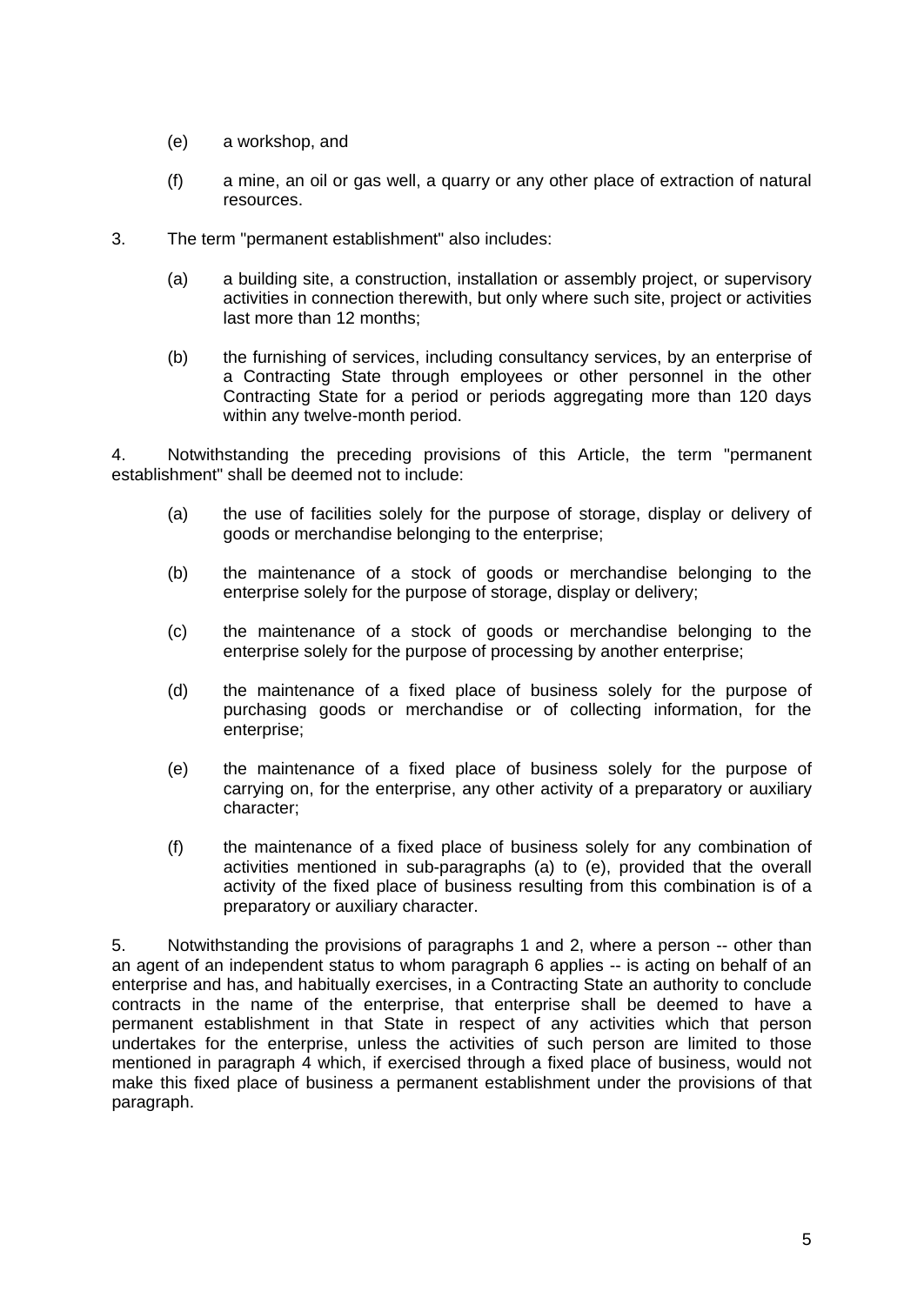6. An enterprise shall not be deemed to have a permanent establishment in a Contracting State merely because it carries on business in that State through a broker, general commission agent or any other agent of an independent status, provided that such persons are acting in the ordinary course of their business.

7. The fact that a company which is a resident of a Contracting State controls or is controlled by a company which is a resident of the other Contracting State, or which carries on business in that other State (whether through a permanent establishment or otherwise), shall not of itself constitute either company a permanent establishment of the other.

## **CHAPTER III TAXATION OF INCOME**

## **ARTICLE 6 - INCOME FROM IMMOVABLE PROPERTY**

1. Income derived by a resident of a Contracting State from immovable property (including income from agriculture or forestry) situated in the other Contracting State may be taxed in that other State.

2. The term "immovable property" shall have the meaning which it has under the law of the Contracting State in which the property in question is situated. The term shall in any case include property accessory to immovable property, livestock and equipment used in agriculture and forestry, rights to which the provisions of general law respecting landed property apply, usufruct of immovable property and rights to variable or fixed payments as consideration for the working of, or the right to work, mineral deposits, sources and other natural resources; ships, boats and aircraft shall not be regarded as immovable property.

3. The provisions of paragraph 1 shall apply to income derived from the direct use, letting, or use in any other form of immovable property.

4. The provisions of paragraphs 1 and 3 shall also apply to the income from immovable property of an enterprise and to income from immovable property used for the performance of independent personal services.

5. The foregoing provisions shall also apply to income from movable property, or income derived from services connected with the use or the right to use the immovable property, either of which, under the taxation law of the Contracting State in which the property is situated, is assimilated to income from immovable property.

#### **ARTICLE 7 - BUSINESS PROFITS**

1. The profits of an enterprise of a Contracting State shall be taxable only in that State unless the enterprise carries on business in the other Contracting State through a permanent establishment situated therein. If the enterprise carries on business as aforesaid, the profits of the enterprise may be taxed in the other State but only so much of them as is attributable to that permanent establishment.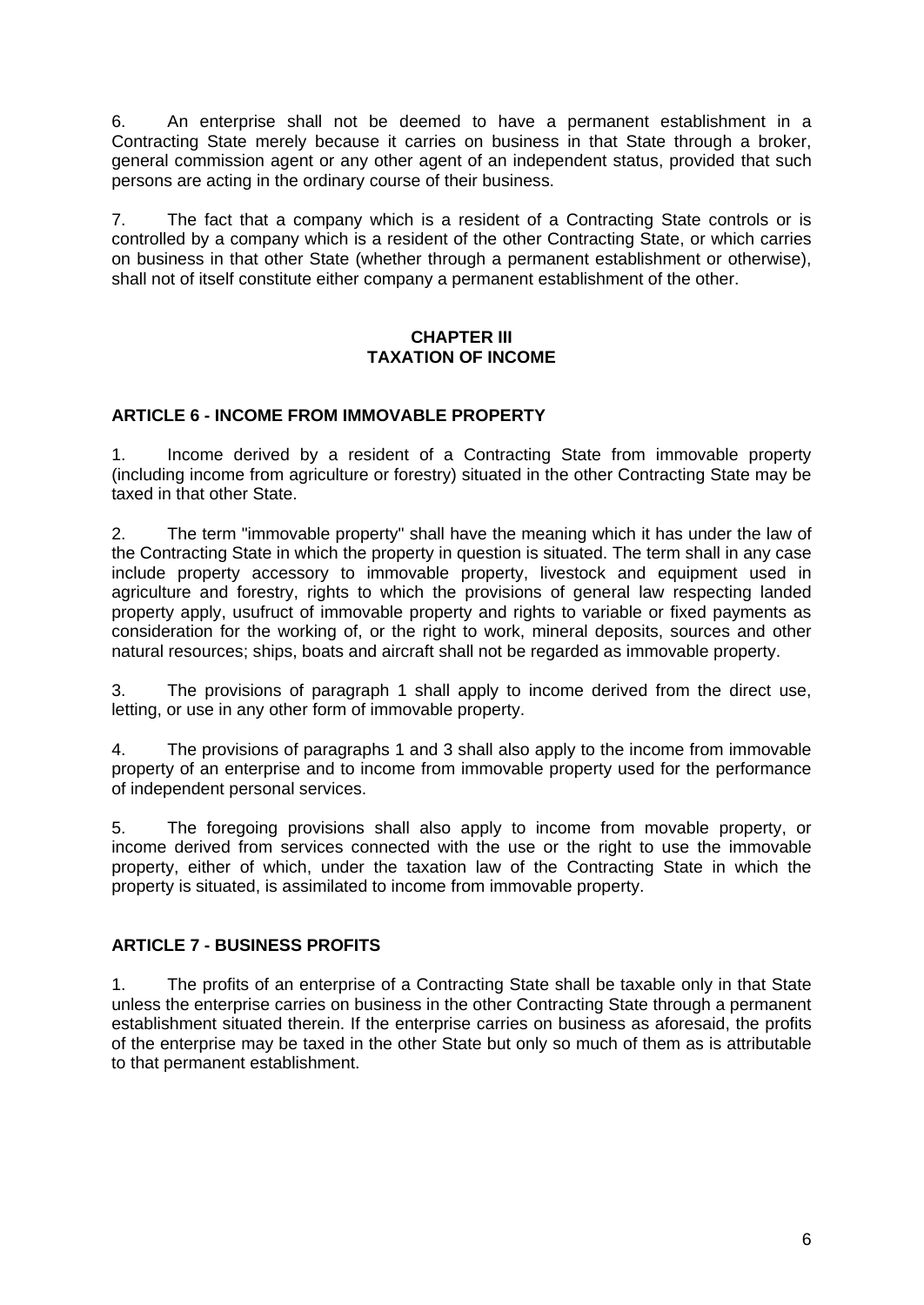2. Subject to the provisions of paragraph 3, where an enterprise of a Contracting State carries on business in the other Contracting State through a permanent establishment situated therein, there shall in each Contracting State be attributed to that permanent establishment the profits which it might be expected to make if it were a distinct and separate enterprise engaged in the same or similar activities under the same or similar conditions and dealing wholly independently with the enterprise of which it is a permanent establishment.

3. In determining the profits of a permanent establishment there shall be allowed as deductions expenses which are incurred for the purposes of the permanent establishment, including executive and general administrative expenses so incurred, whether in the State in which the permanent establishment is situated or elsewhere.

4. Insofar as it has been customary in a Contracting State to determine the profits to be attributed to a permanent establishment on the basis of an apportionment of the total profits of the enterprise to its various parts, nothing in paragraph 2 shall preclude that Contracting State from determining the profits to be taxed by such an apportionment as may be customary; the method of apportionment adopted shall, however, be such that the result shall be in accordance with the principles contained in this Article.

5. No profits shall be attributed to a permanent establishment by reason of the mere purchase by that permanent establishment of goods or merchandise for the enterprise.

6. For the purposes of the preceding paragraphs, the profits to be attributed to the permanent establishment shall be determined by the same method year by year unless there is good and sufficient reason to the contrary.

7. Where profits include items of income which are dealt with separately in other Articles of this Agreement, then the provisions of those Articles shall not be affected by the provisions of this Article.

## **ARTICLE 8 - SHIPPING AND AIR TRANSPORT**

1. Profits of an enterprise of a Contracting State from the operation of ships or aircraft in international traffic shall be taxable only in that State.

2. For the purposes of this Article, profits derived from the operation of ships or aircraft in international traffic shall mean profits derived from the transportation by sea or air of passengers, mail, livestock or goods carried on by the owners or lessees or charterers of the ships or aircraft, including profits derived from:

- (a) the sale of tickets for such operation of ships or aircraft on behalf of other enterprises;
- (b) the incidental lease of ships or aircraft used in such transportation;
- (c) the use, maintenance or rental of containers (including trailers and related equipment for transport of containers) when the profits are incidental to such operation of ships or aircraft.

3. The provisions of paragraph 1 shall also apply to profits from the participation in a pool, a joint business or an international operating agency.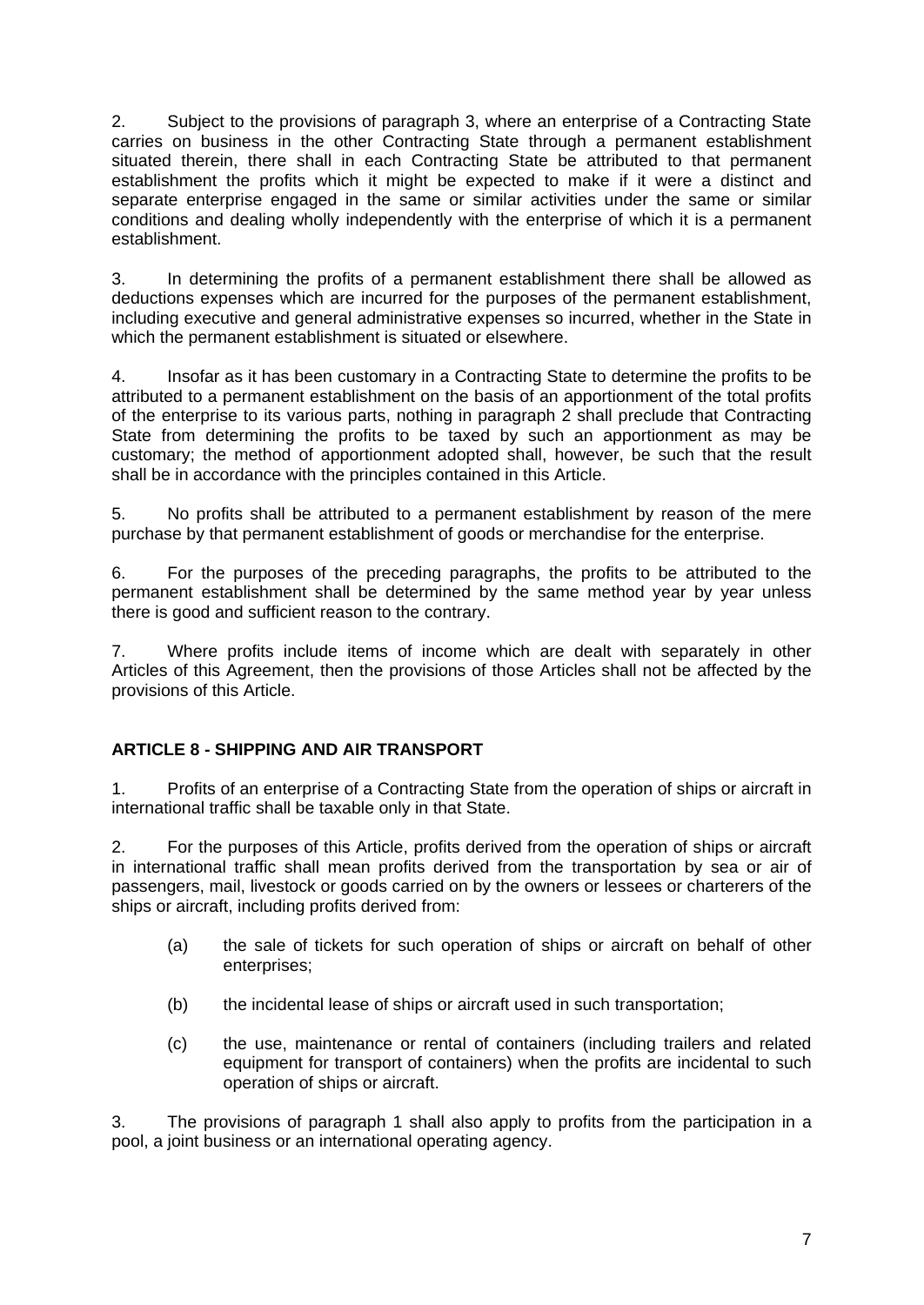4. Whenever companies from different countries have agreed to carry on an air transportation business together in the form of a consortium, the provisions of paragraph 1 shall apply to such part of the profits of the consortium as corresponds to the participation held in that consortium by a company that is a resident of a Contracting State.

# **ARTICLE 9 - ASSOCIATED ENTERPRISES**

- 1. Where
	- (a) an enterprise of a Contracting State participates directly or indirectly in the management, control or capital of an enterprise of the other Contracting State, or
	- (b) the same persons participate directly or indirectly in the management, control or capital of an enterprise of a Contracting State and an enterprise of the other Contracting State,

and in either case conditions are made or imposed between the two enterprises in their commercial or financial relations which differ from those which would be made between independent enterprises, then any profits which would, but for those conditions, have accrued to one of the enterprises, but, by reason of those conditions, have not so accrued, may be included in the profits of that enterprise and taxed accordingly.

2. Where a Contracting State includes, in accordance with the provisions of paragraph 1, in the profits of an enterprise of that State -- and taxes accordingly -- profits on which an enterprise of the other Contracting State has been charged to tax in that other State and where the competent authorities of the Contracting State agree, upon consultation, that all or part of the profits so included are profits which would have accrued to the enterprise of the first- mentioned State if the conditions made between the two enterprises had been those which would have been made between independent enterprises, then that other State shall make an appropriate adjustment to the amount of the tax charged therein on those agreed profits. In determining such adjustment, due regard shall be had to the other provisions of this Agreement.

## **ARTICLE 10 - DIVIDENDS**

1. Dividends paid by a company which is a resident of a Contracting State to a resident of the other Contracting State may be taxed in that other State.

2. However, such dividends may also be taxed in the Contracting State of which the company paying the dividends is a resident and according to the laws of that State, but if the beneficial owner of the dividends is a resident of the other Contracting State, the tax so charged shall not exceed 10 per cent of the gross amount of the dividends.

The competent authorities of the Contracting States shall by mutual agreement settle the mode of application of these limitations.

This paragraph shall not affect the taxation of the company in respect of the profits out of which the dividends are paid.

3. Notwithstanding the provisions of paragraph 2, dividends paid by a company which is a resident of a Contracting State to the Government of the other Contracting State shall be exempt from tax in the first- mentioned State.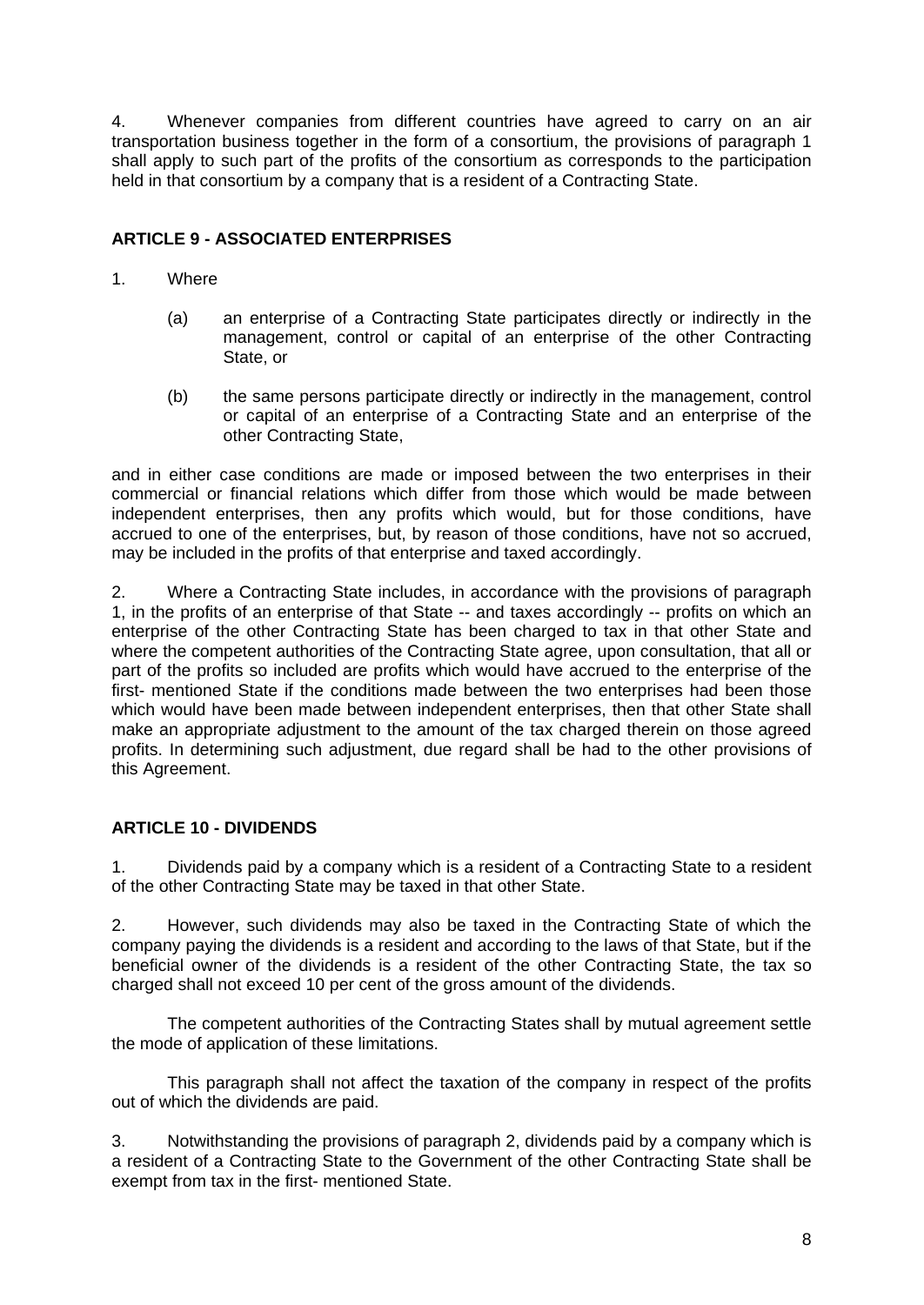- 4. For the purposes of paragraph 3, the term "Government" means:
	- (a) in Portugal, the Government of Portugal and shall include:
		- (i) Banco de Portugal;
		- (ii) IPE-Investimentos e Participacoes Empresariais;
		- (iii) PARTEST-Participacoes de Estado, SGPS SA;
		- (iv) a statutory body or any institution wholly or mainly owned by the Government of Portugal as may be agreed from time to time between the competent authorities of the Contracting States;
	- (b) in Singapore, the Government of Singapore and shall include:
		- (i) the Monetary Authority of Singapore and the Board of Commissioners of Currency;
		- (ii) the Government of Singapore Investment Corporation Pte-Ltd;
		- (iii) a statutory body or any institution wholly or mainly owned by the Government of Singapore as may be agreed from time to time between the competent authorities of the Contracting States.

5. The term "dividends" as used in this Article means income from shares, "jouissance" shares or "jouissance" rights, mining shares, founders' shares or other rights, not being debtclaims, participating in profits, as well as income from other corporate rights which is subjected to the same taxation treatment as income from shares by the laws of the State of which the company making the distribution is a resident. The term also includes profits attributed under an arrangement for participation in profits (associação em participação).

6. The provisions of paragraphs 1 and 2 shall not apply if the beneficial owner of the dividends, being a resident of a Contracting State, carries on business in the other Contracting State of which the company paying the dividends is a resident, through a permanent establishment situated therein, or performs in that other State independent personal services from a fixed base situated therein, and the holding in respect of which the dividends are paid is effectively connected with such permanent establishment or fixed base. In such case the provisions of Article 7 or Article 14, as the case may be, shall apply.

7. Where a company which is a resident of a Contracting State derives profits or income from the other Contracting State, that other State may not impose any tax on the dividends paid by the company, except insofar as such dividends are paid to a resident of that other State or insofar as the holding in respect of which the dividends are paid is effectively connected with a permanent establishment or a fixed base situated in that other State, nor subject the company's undistributed profits to a tax on the company's undistributed profits, even if the dividends paid or the undistributed profits consist wholly or partly of profits or income arising in such other State.

## **ARTICLE 11 - INTEREST**

1. Interest arising in a Contracting State and paid to a resident of the other Contracting State may be taxed in that other State.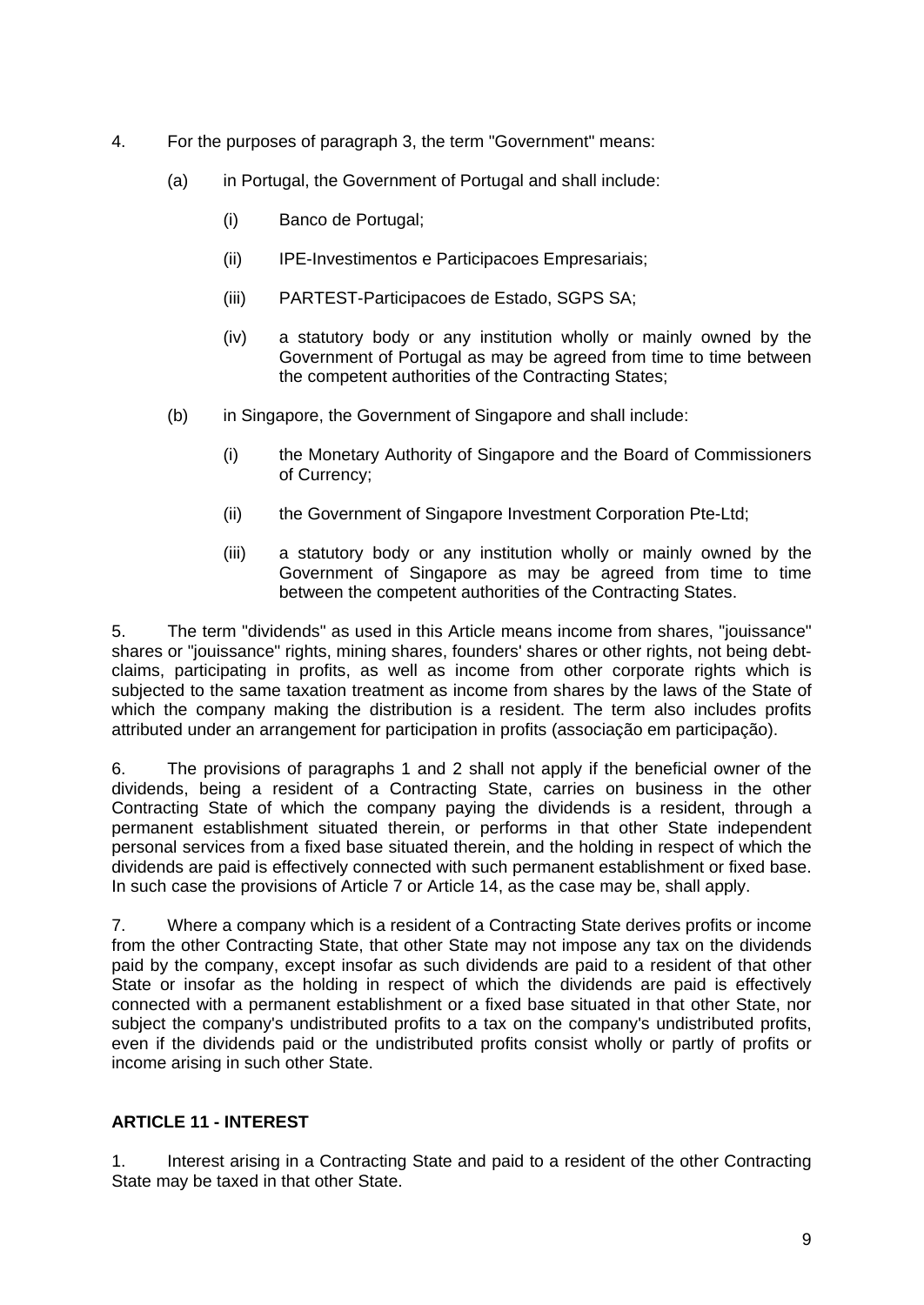2. However, such interest may also be taxed in the Contracting State in which it arises and according to the laws of that State, but if the beneficial owner of the interest is a resident of the other Contracting State the tax so charged shall not exceed 10 per cent of the gross amount of the interest.

The competent authorities of the Contracting States shall by mutual agreement settle the mode of application of this limitation.

3. Notwithstanding the provisions of paragraph 2, interest arising in a Contracting State shall be exempted from tax in that State:

- (a) if the debtor of such interest is the Government of that State, a political or administrative subdivision or a local authority or a statutory body thereof; or
- (b) if interest is paid to the Government of the other Contracting State, a political or administrative subdivision or a local authority or a statutory body thereof; or
- (c) if interest is paid to an institution (including a financial institution) in connection with any financing granted by them under an agreement between the Governments of the Contracting States; or
- (d) in respect of loans or credit made by:
	- (i) in the case of Portugal, Caixa-Geral de Depósitos (CGD), Banco Nacional Ultramarino (BNU), IAPMEI-Instituto de Apoio as Pequenas e Medias Empresas e ao Investimento, Organismo Coordenador do POE and ICEP-Investment, Trade and Tourism of Portugal;
	- (ii) in the case of Singapore, the Development Bank of Singapore, Ltd.

4. The term "interest" as used in this Article means income from debt-claims of every kind, whether or not secured by mortgage and whether or not carrying a right to participate in the debtor's profits, and in particular, income from government securities and income from bonds or debentures, including premiums and prizes attaching to such securities, bonds or debentures. Penalty charges for late payment shall not be regarded as interest for the purpose of this Article.

5. The provisions of paragraphs 1 and 2 shall not apply if the beneficial owner of the interest, being a resident of a Contracting State, carries on business in the other Contracting State in which the interest arises, through a permanent establishment situated therein, or performs in that other State independent personal services from a fixed base situated therein, and the debt-claim in respect of which the interest is paid is effectively connected with such permanent establishment or fixed base. In such case the provisions of Article 7 or Article 14, as the case may be, shall apply.

6. Interest shall be deemed to arise in a Contracting State when the payer is a resident of that State. Where, however, the person paying the interest, whether he is a resident of a Contracting State or not, has in a Contracting State a permanent establishment or a fixed base in connection with which the indebtedness on which the interest is paid was incurred, and such interest is borne by such permanent establishment or fixed base, then such interest shall be deemed to arise in the State in which the permanent establishment or fixed base is situated.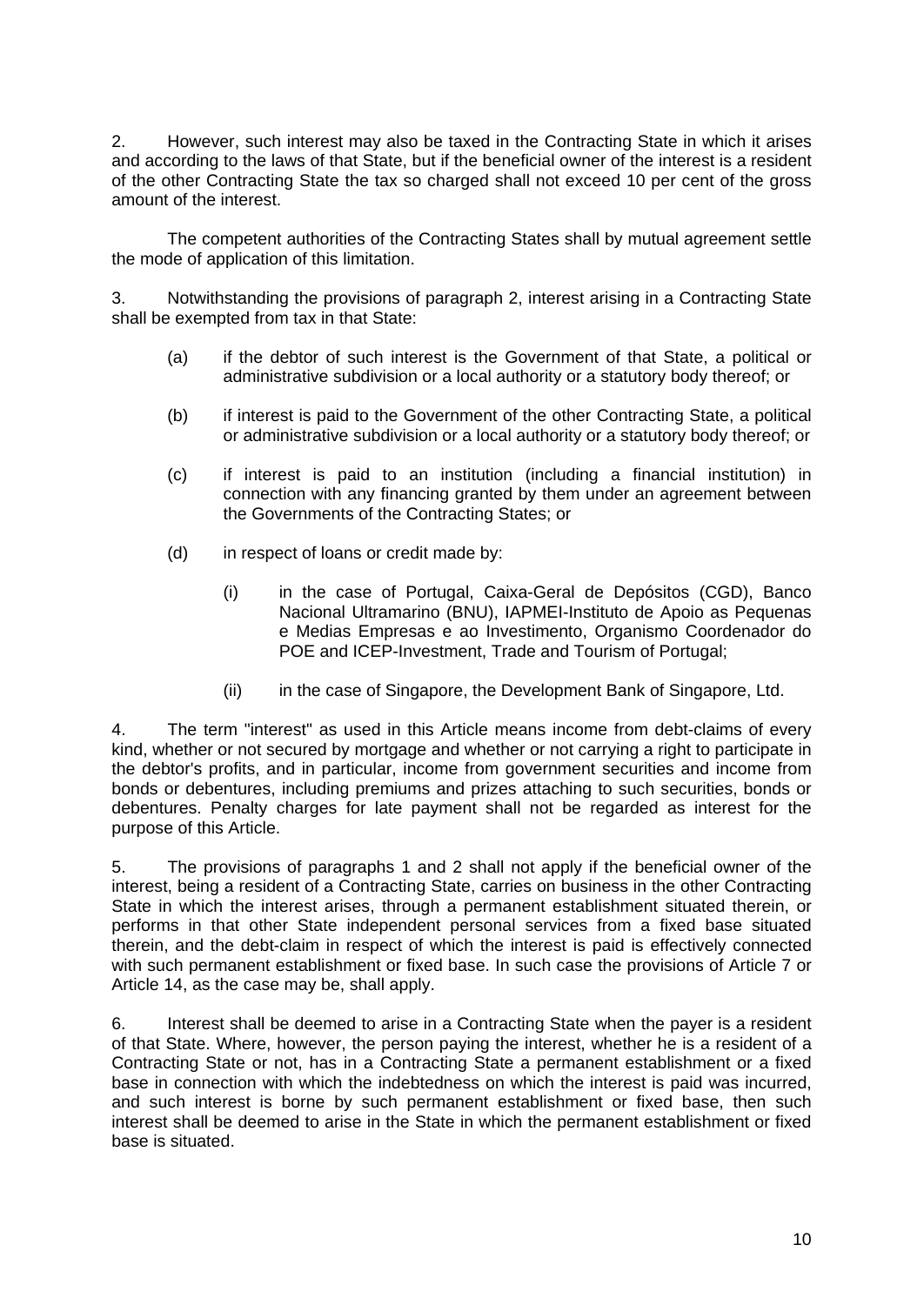7. Where, by reason of a special relationship between the payer and the beneficial owner or between both of them and some other person, the amount of the interest, having regard to the debt-claim for which it is paid, exceeds the amount which would have been agreed upon by the payer and the beneficial owner in the absence of such relationship, the provisions of this Article shall apply only to the last-mentioned amount. In such case, the excess part of the payments shall remain taxable according to the laws of each Contracting State, due regard being had to the other provisions of this Agreement.

## **ARTICLE 12 - ROYALTIES**

1. Royalties arising in a Contracting State and paid to a resident of the other Contracting State may be taxed in that other State.

2. However, such royalties may also be taxed in the Contracting State in which they arise and according to the laws of that State, but if the beneficial owner of the royalties is a resident of the other Contracting State the tax so charged shall not exceed 10 per cent of the gross amount of the royalties.

The competent authorities of the Contracting States shall by mutual agreement settle the mode of application of this limitation.

3. The term "royalties" as used in this Article means payments of any kind received as a consideration for the use of, or the right to use, any copyright of literary, artistic or scientific work including cinematograph films, and films or tapes for radio or television broadcasting, any patent, trade mark, design or model, plan, secret formula or process, or for the use of, or the right to use, industrial, commercial or scientific equipment, or for information concerning industrial, commercial, or scientific experience.

4. The provisions of paragraphs 1 and 2 shall not apply if the beneficial owner of the royalties, being a resident of a Contracting State, carries on business in the other Contracting State in which the royalties arise, through a permanent establishment situated therein, or performs in that other State independent personal services from a fixed base situated therein, and the right or property in respect of which the royalties are paid is effectively connected with such permanent establishment or fixed base. In such case the provisions of Article 7 or Article 14, as the case may be, shall apply.

5. Royalties shall be deemed to arise in a Contracting State where the payer is a resident of that State. Where, however, the person paying the royalties, whether he is a resident of a Contracting State or not, has in a Contracting State a permanent establishment or fixed base in connection with which the obligation to pay the royalties was incurred, and such royalties are borne by that permanent establishment or fixed base, then such royalties shall be deemed to arise in the State in which the permanent establishment or fixed base is situated.

6. Where, by reason of a special relationship between the payer and the beneficial owner or between both of them and some other person, the amount of the royalties, having regard to the use, right or information for which they are paid, exceeds the amount which would have been agreed upon by the payer and the beneficial owner in the absence of such relationship, the provisions of this Article shall apply only to the last-mentioned amount. In such case, the excess part of the payments shall remain taxable according to the laws of each Contracting State, due regard being had to the other provisions of this Agreement.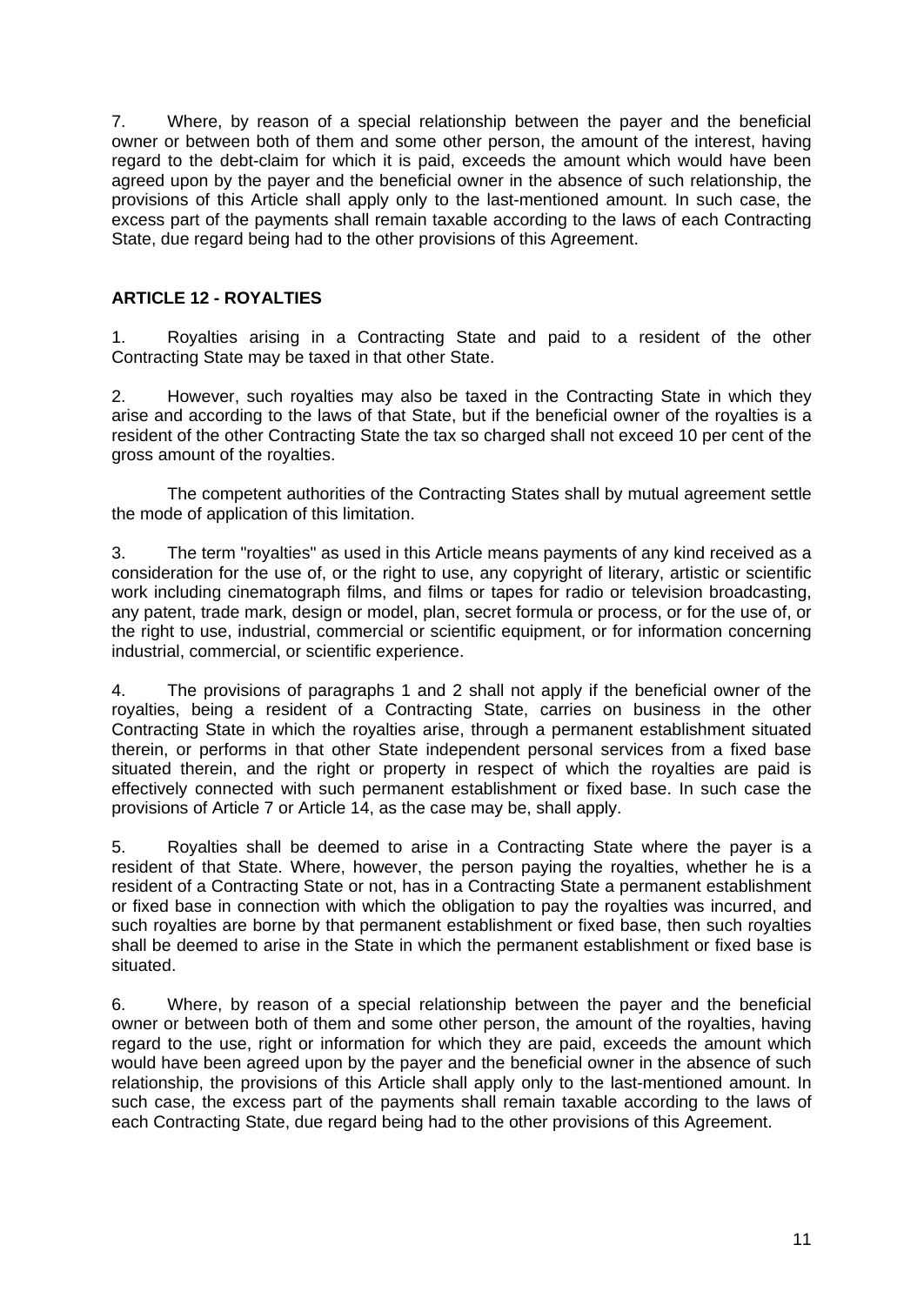## **ARTICLE 13 - CAPITAL GAINS**

1. Gains derived by a resident of a Contracting State from the alienation of immovable property referred to in Article 6 and situated in the other Contracting State may be taxed in that other State.

2. Gains from the alienation of movable property forming part of the business property of a permanent establishment which an enterprise of a Contracting State has in the other Contracting State or of movable property pertaining to a fixed base available to a resident of a Contracting State in the other Contracting State for the purpose of performing independent personal services, including such gains from the alienation of such a permanent establishment (alone or with the whole enterprise) or of such fixed base, may be taxed in that other State.

3. Gains from the alienation of ships or aircraft operated in international traffic by an enterprise of a Contracting State, or movable property pertaining to the operation of such ships or aircraft, shall be taxable only in that Contracting State.

4. Gains from the alienation of any property other than that referred to in paragraphs 1, 2 and 3, shall be taxable only in the Contracting State of which the alienator is a resident.

## **ARTICLE 14 - INDEPENDENT PERSONAL SERVICES**

1. Income derived by an individual who is a resident of a Contracting State from the performance of professional services or other activities of an independent character shall be taxable only in that State, except in the following circumstances when such income may also be taxed in the other Contracting State:

- (a) if he has a fixed base regularly available to him in the other Contracting State for the purpose of performing his activities; in that case, only so much of the income as is attributable to that fixed base may be taxed in that other Contracting State; or
- (b) if his stay in the other Contracting State is for a period or periods amounting to or exceeding in the aggregate 183 days within any twelve-month period; in that case, only so much of the income as is derived from his activities performed in that other Contracting State may be taxed in that other Contracting State.

2. The term "professional services" includes especially independent scientific, literary, artistic, educational or teaching activities as well as the independent activities of physicians, lawyers, engineers, architects, dentists and accountants.

#### **ARTICLE 15 - DEPENDENT PERSONAL SERVICES**

1. Subject to the provisions of Articles 16, 18, 19, 20 and 21, salaries, wages and other similar remuneration derived by a resident of a Contracting State in respect of an employment shall be taxable only in that State unless the employment is exercised in the other Contracting State. If the employment is so exercised, such remuneration as is derived therefrom may be taxed in that other State.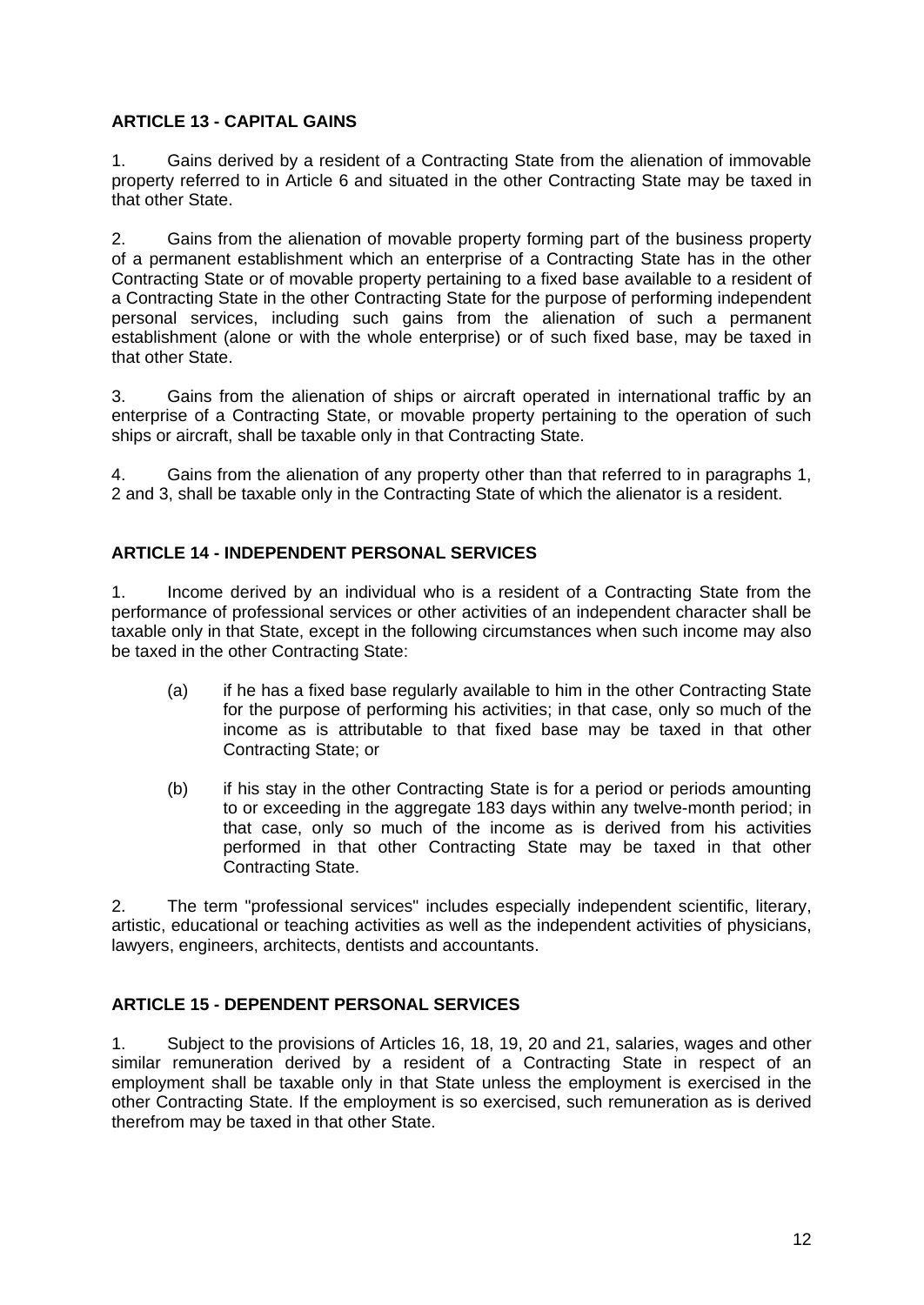2. Notwithstanding the provisions of paragraph 1, remuneration derived by a resident of a Contracting State in respect of an employment exercised in the other Contracting State shall be taxable only in the first-mentioned State if:

- (a) the recipient is present in the other State for a period or periods not exceeding in the aggregate 183 days in any twelve month period commencing or ending in the calendar year concerned, and
- (b) the remuneration is paid by, or on behalf of, an employer who is not a resident of the other State, and
- (c) the remuneration is not borne by a permanent establishment or a fixed base which the employer has in the other State.

3. Notwithstanding the preceding provisions of this Article, remuneration derived in respect of an employment exercised aboard a ship or aircraft operated in international traffic by an enterprise of a Contracting State may be taxed in that Contracting State.

#### **ARTICLE 16 - DIRECTORS' FEES**

Directors' fees and other similar payments derived by a resident of a Contracting State in his capacity as a member of the board of directors or supervisory board (in Portugal, conselho fiscal) or of another similar organ of a company which is a resident of the other Contracting State may be taxed in that other State.

## **ARTICLE 17 - ARTISTES AND SPORTSMEN**

1. Notwithstanding the provisions of Articles 14 and 15, income derived by a resident of a Contracting State as an entertainer, such as a theatre, motion picture, radio or television artiste, or a musician, or as a sportsman, from his personal activities as such exercised in the other Contracting State, may be taxed in that other State.

2. Where income in respect of personal activities exercised by an entertainer or a sportsman in his capacity as such accrues not to the entertainer or sportsman himself but to another person, that income may, notwithstanding the provisions of Articles 7, 14 and 15, be taxed in the Contracting State in which the activities of the entertainer or sportsman are exercised.

3. Notwithstanding the provisions of paragraphs 1 and 2, income derived in respect of the activities referred to in paragraph 1 within the framework of any cultural or sports exchange programme agreed to by both Contracting States shall be exempt from tax in the Contracting State in which these activities are exercised.

## **ARTICLE 18 - PENSIONS**

Subject to the provisions of paragraph 2 of Article 19, pensions and other similar remuneration paid to a resident of a Contracting State in consideration of past employment shall be taxable only in that State.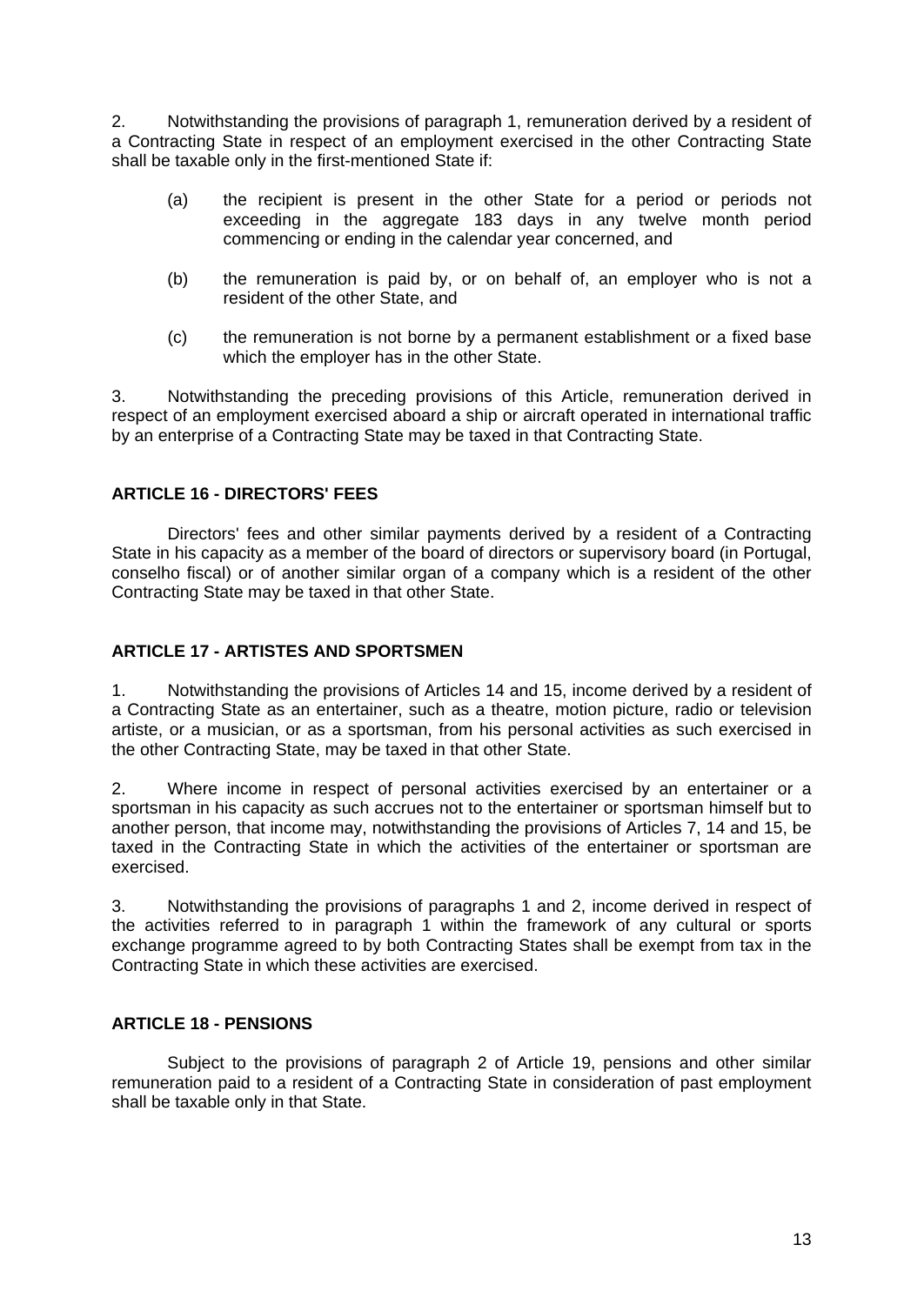## **ARTICLE 19 - GOVERNMENT SERVICE**

- 1.
- (a) Salaries, wages and other similar remuneration, other than a pension, paid by a Contracting State or a political or administrative subdivision or a local authority or a statutory body thereof to an individual in respect of services rendered to that State or subdivision or authority or body shall be taxable only in that State.
- (b) However, such salaries, wages and other similar remuneration shall be taxable only in the other Contracting State if the services are rendered in that State and the individual is a resident of that State who:
	- (i) is a national of that State; or
	- (ii) did not become a resident of that State solely for the purpose of rendering the services.
- 2.
- (a) Any pension paid by, or out of funds created by, a Contracting State or a political or administrative subdivision or a local authority or a statutory body thereof to an individual in respect of services rendered to that State or subdivision or authority or body shall be taxable only in that State.
- (b) However, such pension shall be taxable only in the other Contracting State if the individual is a resident of, and a national of, that State.

3. The provisions of Articles 15, 16, 17 and 18 shall apply to salaries, wages and other similar remuneration, and to pensions, in respect of services rendered in connection with a business carried on by a Contracting State or a political or administrative subdivision or a local authority or a statutory body thereof.

## **ARTICLE 20 - PROFESSORS AND RESEARCHERS**

1. An individual who is or was a resident of a Contracting State immediately before visiting the other Contracting State solely for the purposes of teaching or scientific research at a university, college, school, or other similar educational or scientific research institution which is recognised as non-profitable by the Government of that other State, or under an official programme of cultural exchange, for a period not exceeding two years from the date of his first arrival in that other State, shall be exempt from tax in that other State on his remuneration for such teaching or research.

2. The preceding provision of this Article shall also apply to an individual who carries out research within the scope of a scholarship granted by a government, religious, charitable, scientific, literary or educational organization, if such scholarship is exempt from tax.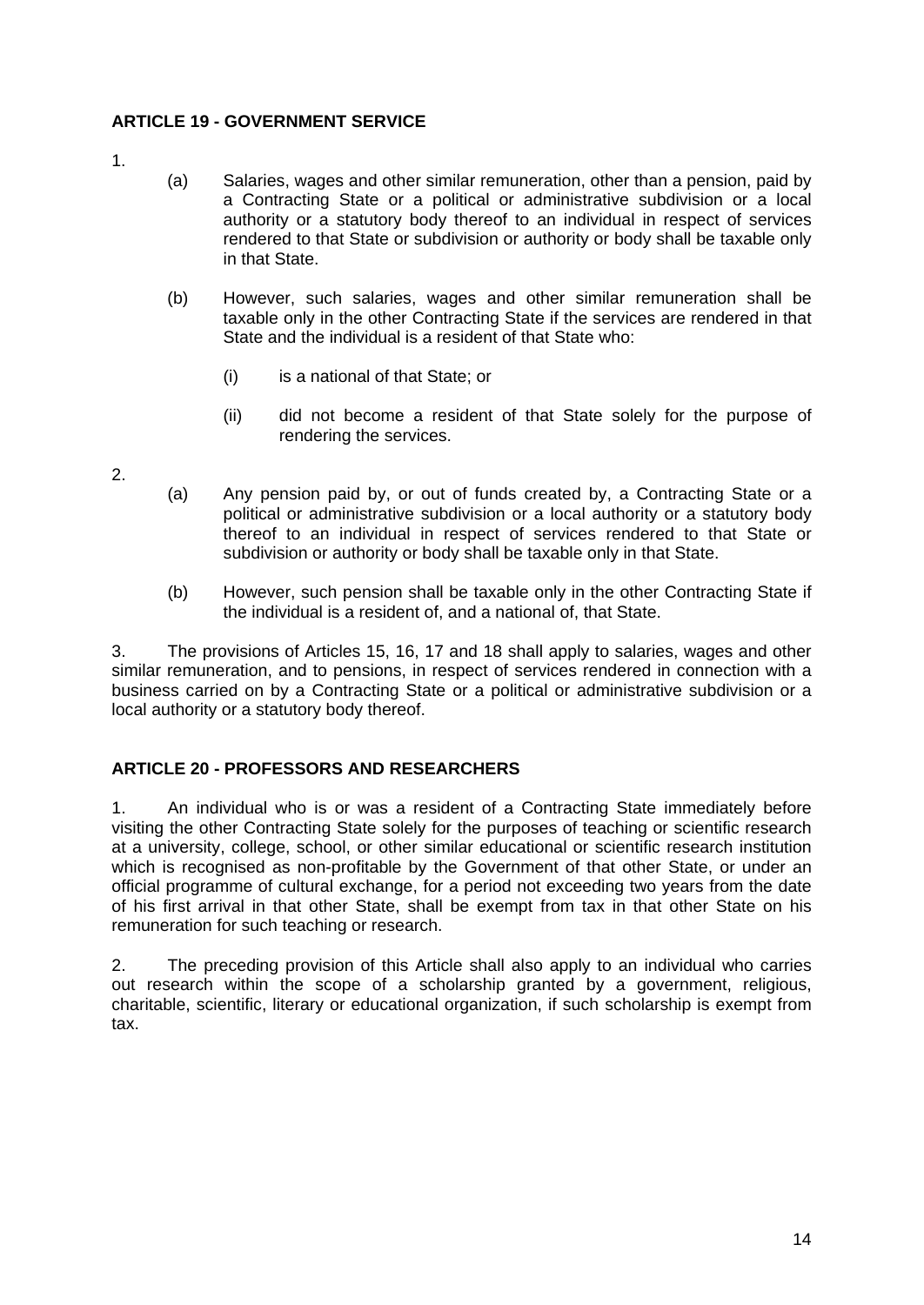#### **ARTICLE 21 - STUDENTS**

Payments which a student or business apprentice who is or was immediately before visiting a Contracting State a resident of the other Contracting State and who is present in the first-mentioned State solely for the purpose of his education or training receives for the purpose of his maintenance, education or training shall not be taxed in that State, provided that such payments arise from sources outside that State.

## **ARTICLE 22 - OTHER INCOME**

1. Items of income of a resident of a Contracting State, wherever arising, not dealt with in the foregoing Articles of this Agreement shall be taxable only in that State.

2. The provisions of paragraph 1 shall not apply to income, other than income from immovable property as defined in paragraph 2 of Article 6, if the recipient of such income, being a resident of a Contracting State, carries on business in the other Contracting State through a permanent establishment situated therein, or performs in that other State independent personal services from a fixed base situated therein, and the right or property in respect of which the income is paid is effectively connected with such permanent establishment or fixed base. In such case the provisions of Article 7 or Article 14, as the case may be, shall apply.

3. Notwithstanding the provisions of paragraphs 1 and 2, items of income of a resident of a Contracting State not dealt with in the foregoing Articles of this Agreement and arising in the other Contracting State may also be taxed in that other State.

#### **ARTICLE 23 - LIMITATION OF RELIEF**

1. Where this Agreement provides (with or without other conditions) that income from sources in Portugal shall be exempt from tax, or taxed at a reduced rate, in Portugal and under the laws in force in Singapore the said income is subject to tax by reference to the amount thereof which is remitted to or received in Singapore and not by reference to the full amount thereof, then the exemption or reduction of tax to be allowed under this Agreement in Portugal shall apply only to so much of the income as is remitted to or received in Singapore.

2. However, this limitation does not apply to income derived by the Government of Singapore or any person approved by both competent authorities for the purpose of this paragraph.

#### **CHAPTER IV METHODS FOR ELIMINATION OF DOUBLE TAXATION**

#### **ARTICLE 24 - ELIMINATION OF DOUBLE TAXATION**

1. In the case of Portugal double taxation shall be eliminated as follows: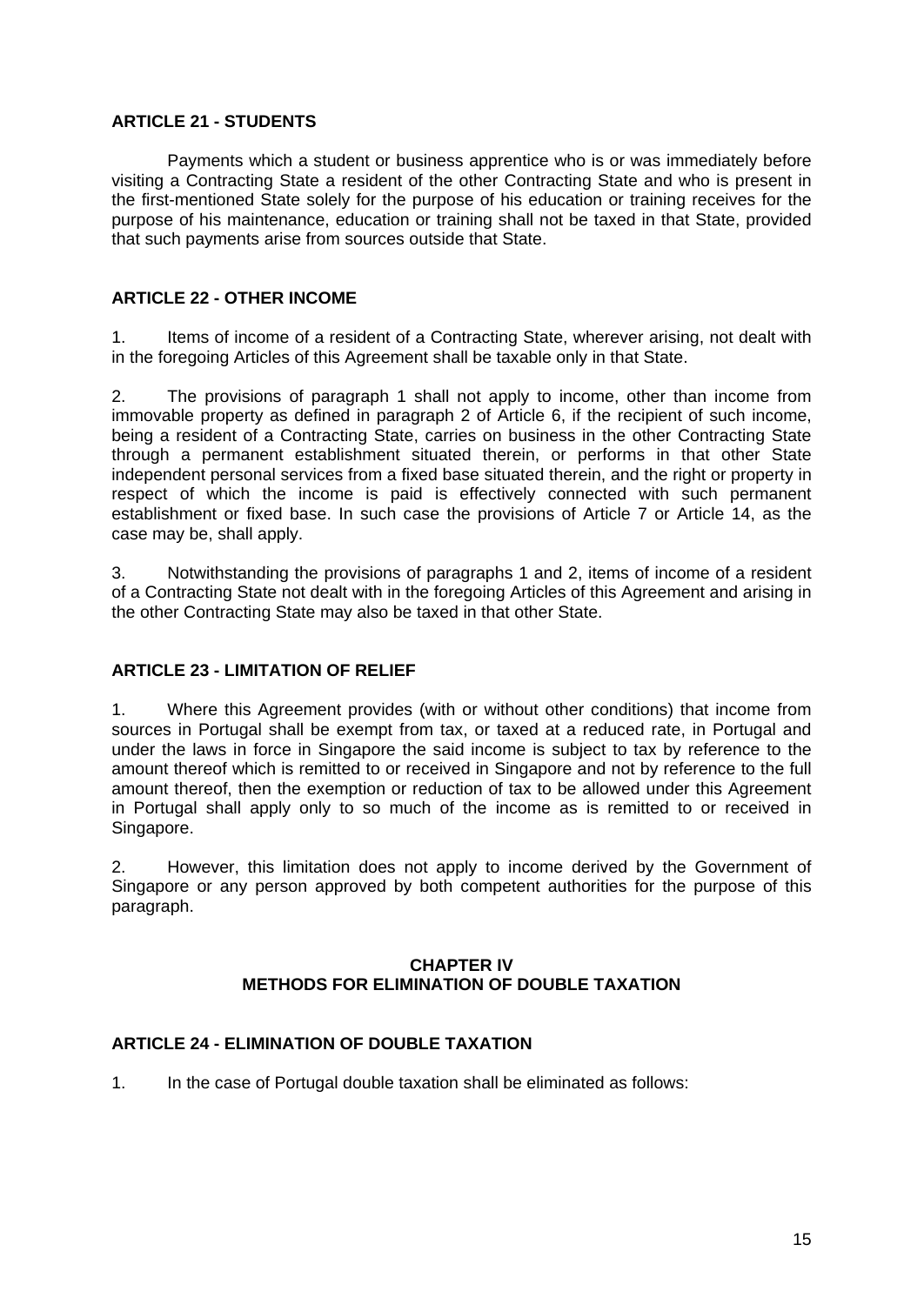Where a resident of Portugal derives income which, in accordance with the provisions of this Agreement, may be taxed in Singapore, Portugal shall allow as a deduction from the tax on the income of that resident an amount equal to the income tax paid in Singapore. Such deduction shall not, however, exceed that part of the income tax as computed before the deduction is given, which is attributable to the income which may be taxed in Singapore.

2. In the case of Singapore double taxation shall be eliminated as follows:

Where a resident of Singapore derives income from Portugal which, in accordance with the provisions of this Agreement, may be taxed in Portugal, Singapore shall, subject to its laws regarding the allowance as a credit against Singapore tax of tax payable in any country other than Singapore (which shall not affect the general principles hereof), allow the Portuguese tax paid, whether directly or by deduction, as a credit against the Singapore tax payable on the income of that resident. Where such income is a dividend paid by a company which is a resident of Portugal to a resident of Singapore which is a company owning directly or indirectly not less than 10 per cent of the share capital of the first-mentioned company, the credit shall take into account the Portuguese tax paid by that company on the portion of its profits out of which the dividend is paid.

3. Where in accordance with any provisions of this Agreement income derived by a resident of a Contracting State is exempt from tax in that State, such State may nevertheless, in calculating the amount of tax on the remaining income of such resident, take into account the exempted income.

## **CHAPTER V SPECIAL PROVISIONS**

## **ARTICLE 25 - NON-DISCRIMINATION**

1. Nationals of a Contracting State shall not be subjected in the other Contracting State to any taxation or any requirement connected therewith which is other or more burdensome than the taxation and connected requirements to which nationals of that other State in the same circumstances, in particular with respect to residence, are or may be subjected. This provision shall, notwithstanding the provisions of Article 1, also apply to persons who are not residents of one or both of the Contracting States.

2. The taxation on a permanent establishment which an enterprise of a Contracting State has in the other Contracting State shall not be less favourably levied in that other State than the taxation levied on enterprises of that other State carrying on the same activities. Nothing in this provision shall be construed as obliging a Contracting State to grant to residents of the other Contracting State any personal allowances, reliefs and reductions for taxation purposes on account of civil status or family responsibilities which it grants to its own residents.

3. Except where the provisions of paragraph 1 of Article 9, paragraph 7 of Article 11, or paragraph 6 of Article 12, apply, interest, royalties and other disbursements paid by an enterprise of a Contracting State to a resident of the other Contracting State shall, for the purpose of determining the taxable profits of such enterprise, be deductible under the same conditions as if they had been paid to a resident of the first-mentioned State.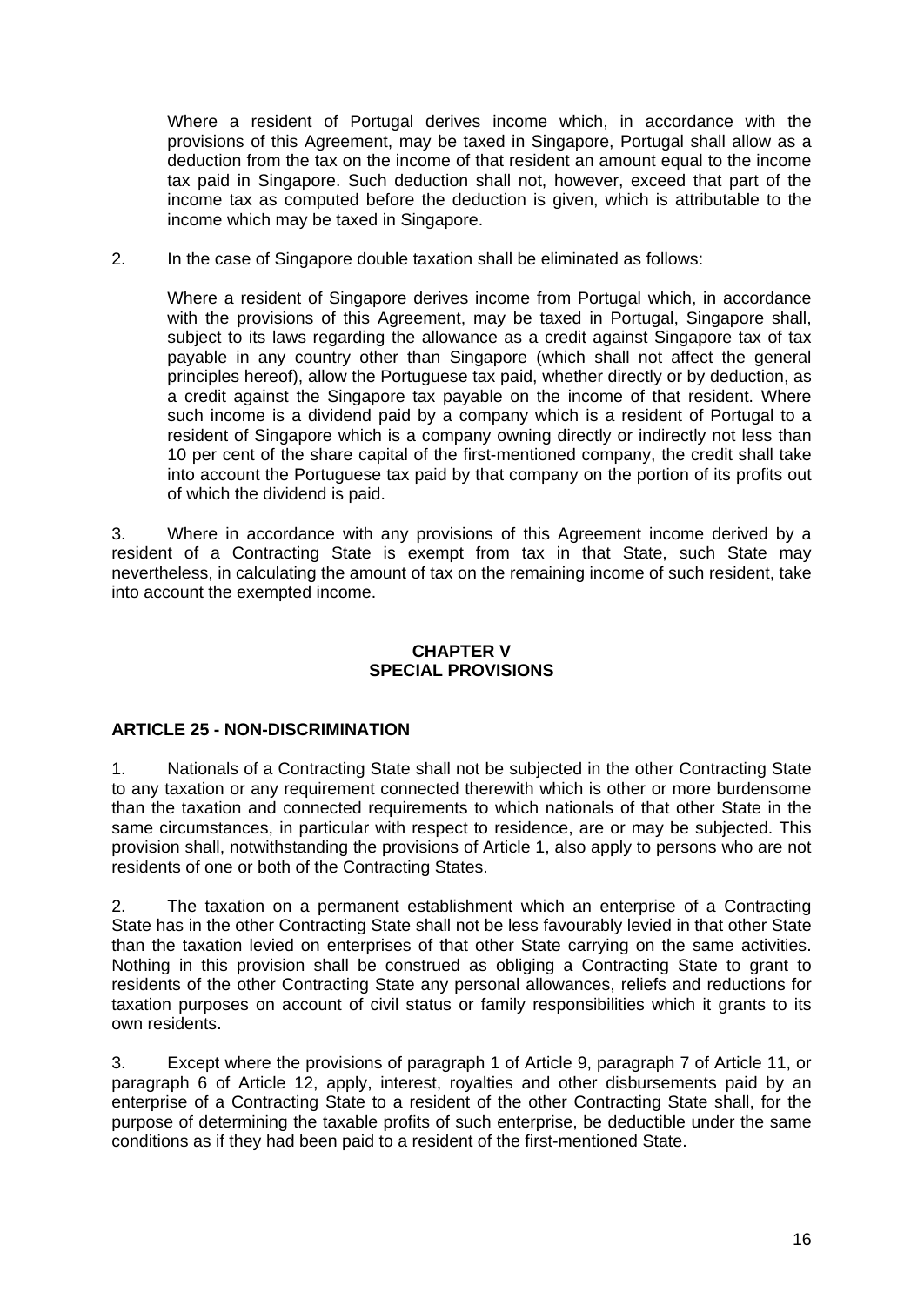4. Enterprises of a Contracting State, the capital of which is wholly or partly owned or controlled, directly or indirectly, by one or more residents of the other Contracting State, shall not be subjected in the first-mentioned State to any taxation or any requirement connected therewith which is other or more burdensome than the taxation and connected requirements to which other similar enterprises of the first-mentioned State are or may be subjected.

5. In this Article, the term "taxation" means taxes which are the subject of this Agreement.

## **ARTICLE 26 - MUTUAL AGREEMENT PROCEDURE**

1. Where a person considers that the actions of one or both of the Contracting States result or will result for him in taxation not in accordance with the provisions of this Agreement, he may, irrespective of the remedies provided by the domestic law of those States, present his case to the competent authority of the Contracting State of which he is a resident or, if his case comes under paragraph 1 of Article 25, to that of the Contracting State of which he is a national. The case must be presented within three years from the first notification of the action resulting in taxation not in accordance with the provisions of the Agreement.

2. The competent authority shall endeavour, if the objection appears to it to be justified and if it is not itself able to arrive at a satisfactory solution, to resolve the case by mutual agreement with the competent authority of the other Contracting State, which a view to the avoidance of taxation which is not in accordance with the Agreement.

3. The competent authorities of the Contracting States shall endeavour to resolve by mutual agreement any difficulties or doubts arising as to the interpretation or application of the Agreement. They may also consult together for the elimination of double taxation in cases not provided for in the Agreement.

4. The competent authorities of the Contracting States may communicate with each other directly, including through a joint commission consisting of themselves or their representatives, for the purpose of reaching an agreement in the sense of the preceding paragraphs.

#### **ARTICLE 27 - EXCHANGE OF INFORMATION**

1. The competent authorities of the Contracting States shall exchange such information as is necessary for carrying out the provisions of this Agreement or of the domestic laws of the Contracting States concerning taxes covered by the Agreement insofar as the taxation thereunder is not contrary to the Agreement. Any information received by a Contracting State shall be treated as secret in the same manner as information obtained under the domestic laws of that State and shall be disclosed only to persons or authorities (including courts and administrative bodies) concerned with the assessment or collection of, the enforcement or prosecution in respect of, or the determination of appeals in relation to, the taxes covered by the Agreement. Such persons or authorities shall use the information only for such purposes. They may disclose the information in public court proceedings or in judicial decisions.

2. In no case shall the provisions of paragraph 1 be construed so as to impose on a Contracting State the obligation: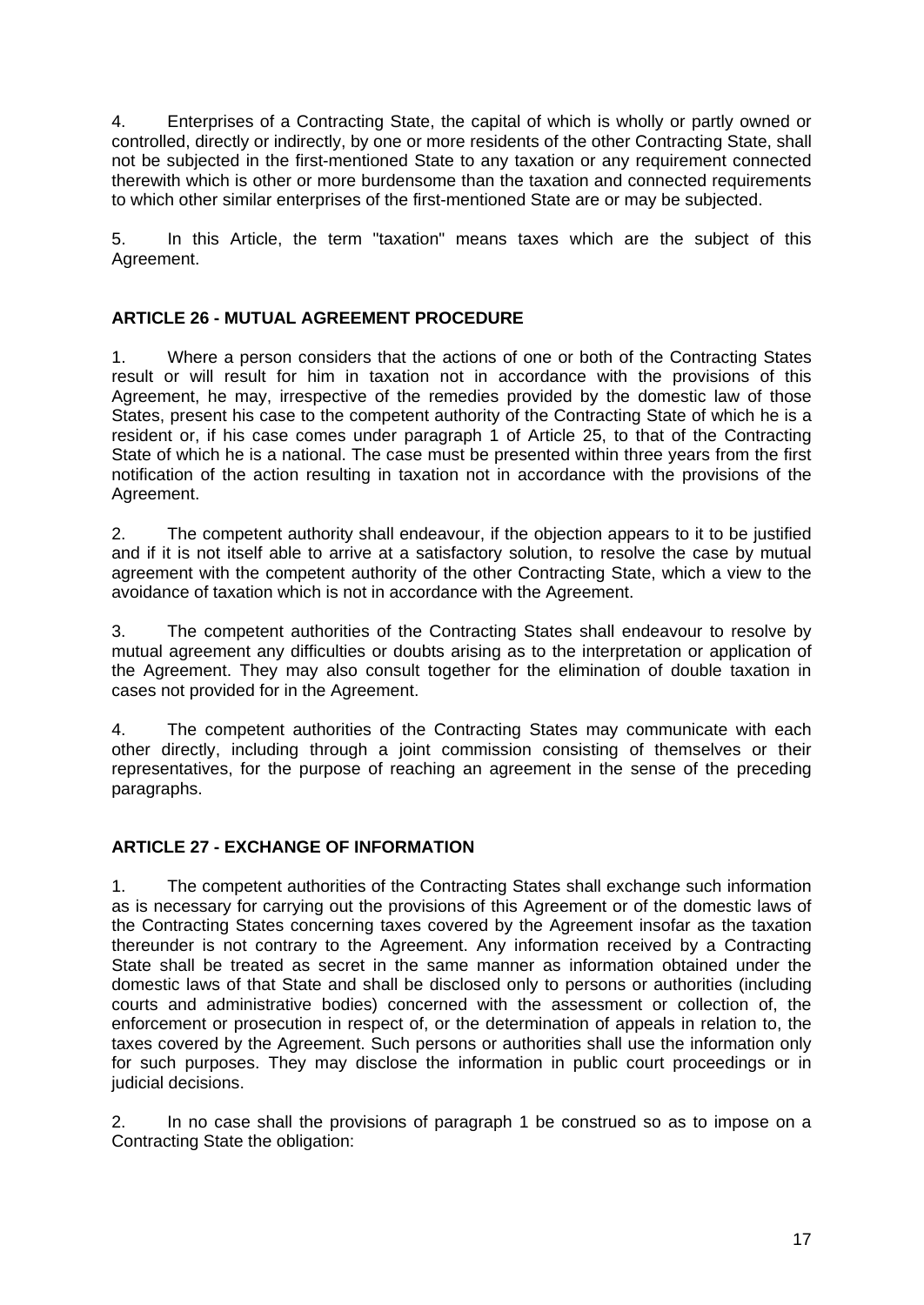- (a) to carry out administrative measures at variance with the laws and administrative practice of that or of the other Contracting State;
- (b) to supply information which is not obtainable under the laws or in the normal course of the administration of that or of the other Contracting State;
- (c) to supply information which would disclose any trade, business, industrial, commercial or professional secret or trade process, or information, the disclosure of which would be contrary to public policy (ordre public).

#### **ARTICLE 28 - MEMBERS OF DIPLOMATIC MISSIONS AND CONSULAR POSTS**

Nothing in this Agreement shall affect the fiscal privileges of members of diplomatic missions and consular posts under the general rules of international law or under the provisions of special agreements.

#### **CHAPTER VI FINAL PROVISIONS**

#### **ARTICLE 29 - ENTRY INTO FORCE**

1. This Agreement shall enter into force on the thirtieth day after the date on which diplomatic notes indicating the completion of internal legal procedures necessary in each Contracting State for the entry into force of this Agreement have been exchanged.

- 2. This Agreement shall apply:
	- (a) in Portugal:
		- (i) in respect of taxes withheld at source, the fact giving rise to them appearing on or after the first day of January of the year next following the year in which this Agreement enters into force;
		- (ii) in respect of other taxes as to income arising in the fiscal year beginning on or after the first day of January of the year next following the year in which this Agreement enters into force;
	- (b) in Singapore:

in respect of tax chargeable for any year of assessment beginning on or after 1 January of the second calendar year next following the year in which the Agreement enters into force.

#### **ARTICLE 30 - TERMINATION**

This Agreement shall remain in force until terminated by a Contracting State. Either Contracting State may terminate the Agreement, through diplomatic channels, by giving a notice specifying the year of termination at least six months before 31 December of the year so specified in the said notice. A notice may only be given after the expiration of a period of 5 years from the date on which the Agreement enters into force. In such event, the Agreement shall cease to have effect: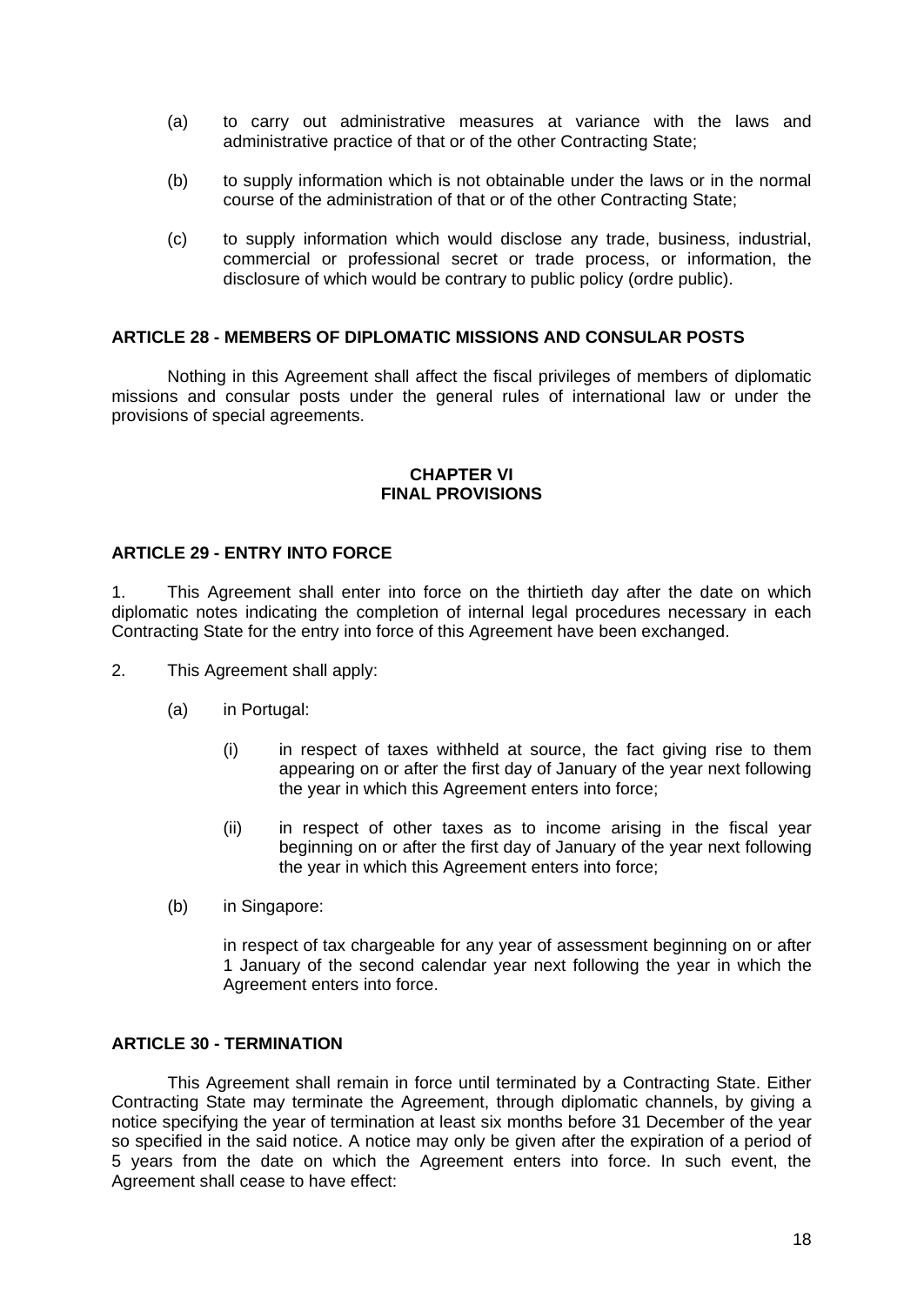- (a) in Portugal:
	- (i) in respect of taxes withheld at source, the fact giving rise to them appearing on or after the first day of January of the year next following that specified in the said notice of termination;
	- (ii) in respect of other taxes, as to income arising in the fiscal year beginning on or after the first day of January of the year next following that specified in the said notice of termination;
- (b) in Singapore:

in respect of tax chargeable for any year of assessment beginning on or after 1 January of the second calendar year next following that specified in the said notice of termination.

IN WITNESS WHEREOF the undersigned, duly authorised thereto, have signed this Agreement.

DONE in duplicate at Singapore this 7th day of September 1999 in the Portuguese and English languages, both texts being equally authentic. In case of any divergence of interpretation or application of this Agreement, the English text shall prevail.

For the Government of the Republic of Singapore

For the Government of the Portuguese Republic

DR RICHARD HU PROF DOUTOR ANTONIO LUCIANO PACHECO DE SOUSA FRANCO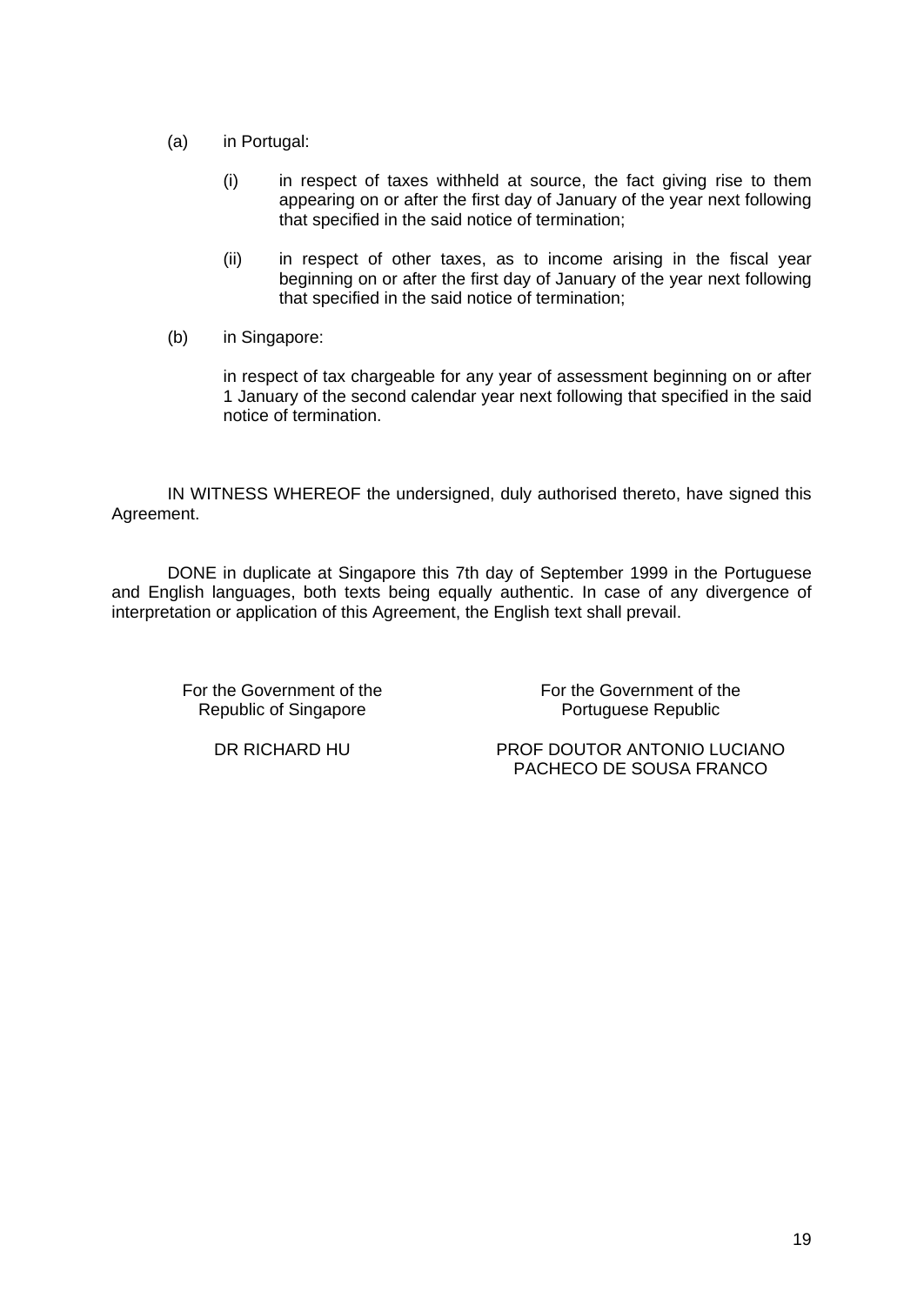#### **PROTOCOL (1999)**

At the moment of signing the Agreement for the Avoidance of Double Taxation and Prevention of Fiscal Evasion with respect to Taxes on Income, this day concluded between the Republic of Singapore and the Portuguese Republic, the undersigned have agreed that the following provisions shall form an integral part of the Agreement:

#### **AD ARTICLE 4**

If the place of effective management of a shipping enterprise is aboard a ship, then it shall be deemed to be situated in the Contracting State in which the home harbour of the ship is situated, or, if there is no such home harbour, in the Contracting State of which the operator of the ship is a resident.

## **AD ARTICLE 6**

1. Income referred to in paragraph 5 means:

- (a) the amounts in respect of services in connection with the use, in whole or in part, of immovable property;
- (b) the amounts in respect of the lease of machinery and furniture located in the rented immovable property where such amounts are included as consideration for the use of such property;
- (c) the amounts in respect of the temporary transfer of the exploitation of a commercial, industrial or agricultural establishment, after deduction of the rent paid, where the transferor is not the holder of the right to the property in which such establishment is situated.

2. Any movable property that is set up on the same site for a period of more than twelve months shall be deemed to be immovable property.

#### **AD ARTICLE 10**

1. Under the current Singapore laws, where dividends are paid by a company which is a resident of Singapore to a resident of Portugal who is the beneficial owner of such dividends, there is not tax in Singapore which is chargeable on dividends in addition to the tax chargeable in respect of the profits or income of the company.

2. If, subsequent to the singing of the Agreement, Singapore imposes a tax on dividends in addition to the tax chargeable in respect of the profits or income of a company which is a resident of Singapore, such tax may be charged but the tax so charged on the dividends derived by a resident of Portugal who is the beneficial owner of such dividends shall be in accordance with the provisions of paragraphs 1 and 2 of Article 10.

#### **AD ARTICLES 11 AND 23**

In the case of Singapore, the Government of Singapore shall include: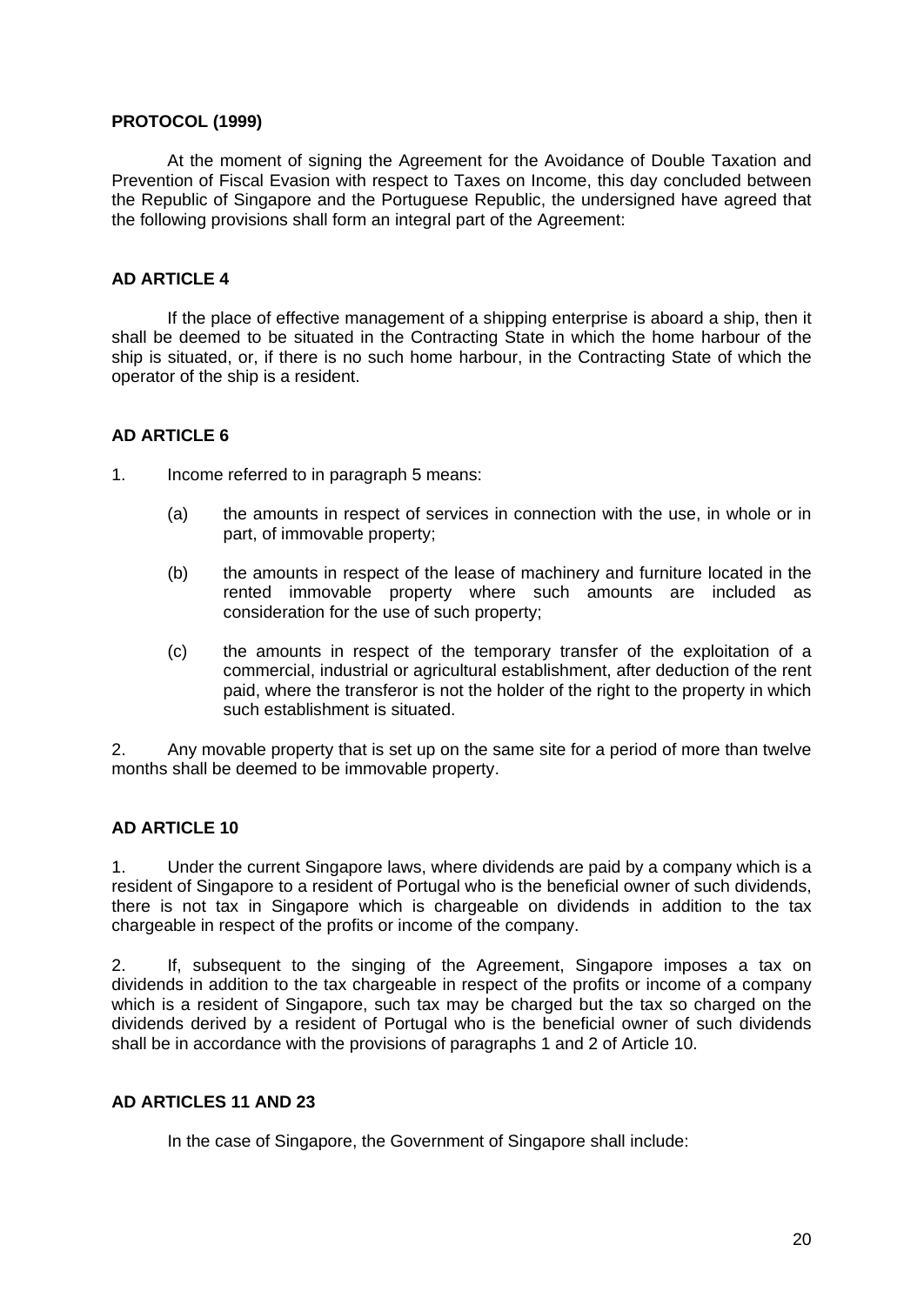- (a) the Monetary Authority of Singapore and the Board of Commissioners of Currency;
- (b) the Government of Singapore Investment Corporation Pte-Ltd;
- (c) a statutory body or any institution wholly or mainly owned by the Government of Singapore as may be agreed from time to time between the competent authorities of the Contracting States.

#### **AD ARTICLE 12**

With reference to paragraph 3, the term "royalties" also comprises payments derived from the use of, or the right to use, software as well as payments received as a consideration for technical assistance in connection with the use, or the right to use, any copyright, goods or information to which that paragraph applies. It is understood that payments received as a consideration for technical assistance not in connection with the use, or the right to use, any such copyright, goods or information shall be dealt with in Article 7 or Article 14. If the person who receives the consideration for technical assistance is different from and independent of the person who receives the consideration for the use of, or the right to use, such copyright, goods or information, the technical assistance shall be considered as not in connection with the use, or the right to use, such copyright, goods or information.

#### **AD ARTICLE 15**

With reference to paragraph 3 it is understood that remuneration derived in respect of an employment exercised aboard a ship or aircraft operated in international traffic by an enterprise of a Contracting State is taxable only in that State unless the remuneration is derived by a resident of the other Contracting State.

#### **AD ARTICLE 17**

It is understood that in paragraph 2 the phrase "income in respect of personal activities exercised by an entertainer or a sportsman in his capacity as such" means any income that is connected with the personal activities exercised by an entertainer or a sportsman relating to his reputation as an entertainer or a sportsman.

#### **AD ARTICLE 25**

1. The provisions of Article 25 do not preclude the application of any provision of the tax law of the Contracting States dealing with thin capitalisation problems.

2. The provisions of Article 25 shall be construed in the sense that insofar as the deductibility of the incurred disbursements is concerned, each Contracting State may apply its own procedures regarding the burden of proof.

3. With reference to paragraph 3 of Article 25 of the Agreement, it is understood that, for the purposes of allowing deduction of a payment of expenses to a non-resident, nothing in the said paragraph shall be construed as preventing Singapore from imposing any obligation to withhold tax from such a payment.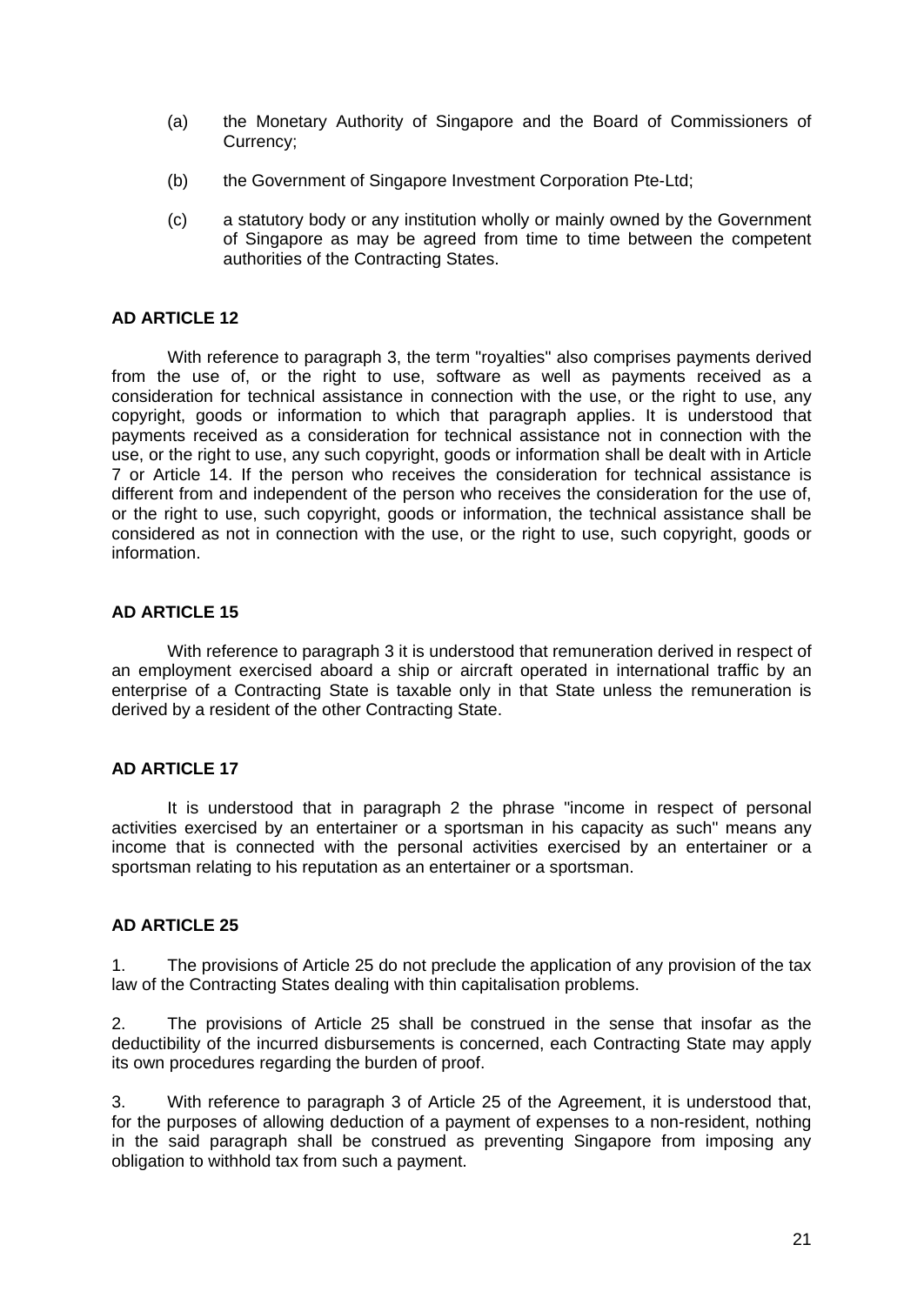4. Granting by Singapore of the following tax reliefs or incentives shall not be construed as discrimination under Article 25:

- (a) tax reliefs for non-resident nationals of Singapore under Section 40 of the Income Tax Act;
- (b) tax incentives granted to its nationals to promote social development in accordance with its national policy and criteria;
- (c) tax incentive under Part XIIIB of the Economic Expansion Incentives (Relief from Income Tax) Act for the promotion of overseas investments or projects carried out by enterprises mainly owned by nationals and permanent residents of Singapore.

5. Granting by Portugal of tax reliefs or incentives identical or similar to those referred to in paragraph 4 shall not be construed as discrimination under Article 25.

IN WITNESS WHEREOF, the undersigned, duly authorised thereto, have signed this Protocol.

DONE in duplicate at Singapore this 7th day of September 1999, in the Portuguese and English languages, both texts being equally authentic. In case of any divergence of interpretation or application of this Protocol, the English text shall prevail.

For the Government of the Republic of Singapore

For the Government of the Portuguese Republic

DR RICHARD HU PROF DOUTOR ANTONIO LUCIANO PACHECO DE SOUSA FRANCO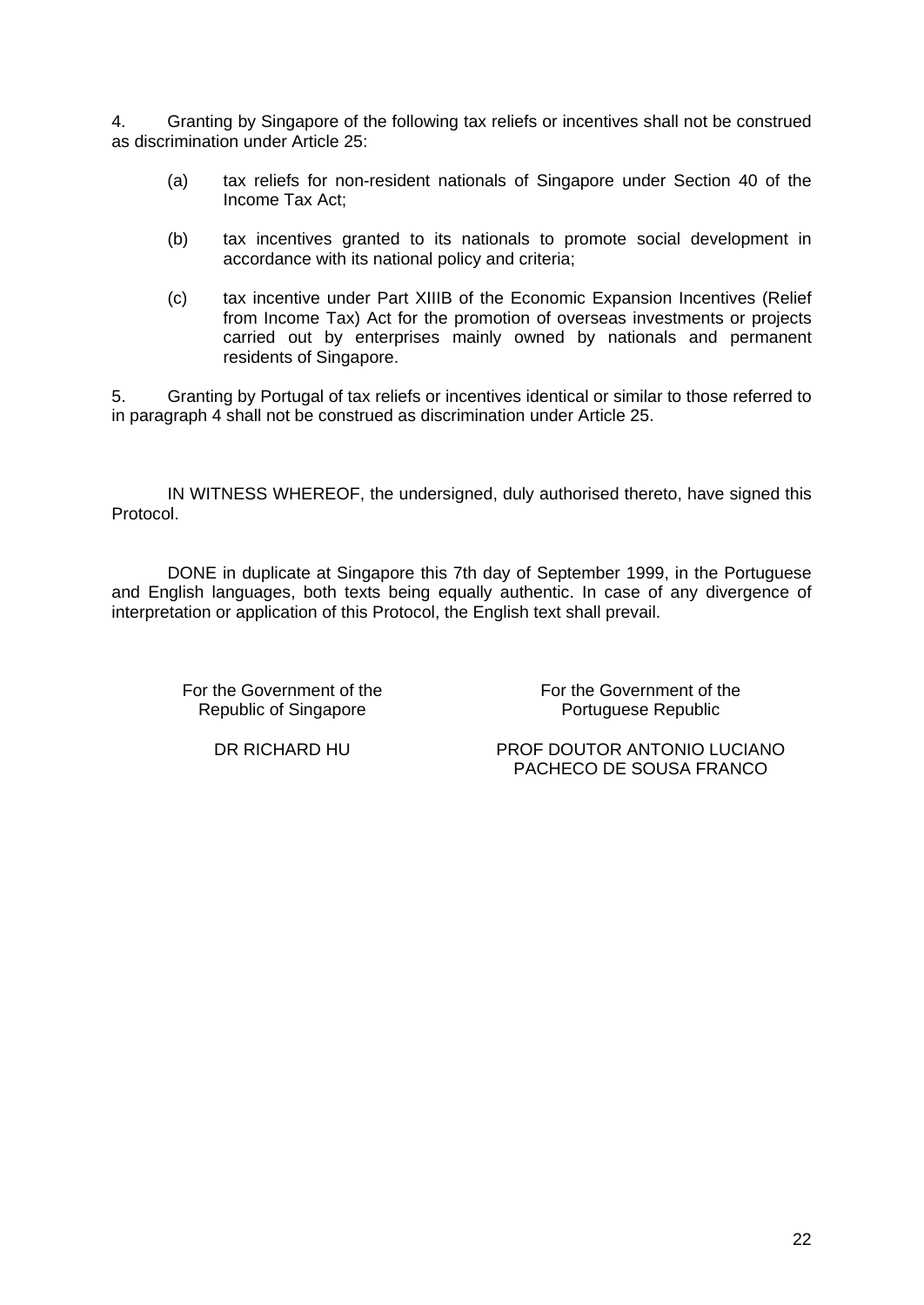# **ANNEX A**

## **Effects of the MLI on this Agreement**

#### **1. Deletion and replacement of Preamble**

The Preamble of this Agreement is deleted and replaced by the following Preamble:

"The Republic of Singapore and the Portuguese Republic,

Intending to eliminate double taxation with respect to the taxes covered by this Agreement without creating opportunities for non-taxation or reduced taxation through tax evasion or avoidance (including through treaty-shopping arrangements aimed at obtaining reliefs provided in this Agreement for the indirect benefit of residents of third jurisdictions),

Have agreed as follows:".

#### **2. Amendment of Article 9**

Paragraph 2 of Article 9 (Associated Enterprises) of the Agreement is deleted and replaced by the following paragraph:

"2. Where a Contracting State includes in the profits of an enterprise of that Contracting State — and taxes accordingly — profits on which an enterprise of the other Contracting State has been charged to tax in that other Contracting State and the profits so included are profits which would have accrued to the enterprise of the first-mentioned Contracting State if the conditions made between the two enterprises had been those which would have been made between independent enterprises, then that other Contracting State shall make an appropriate adjustment to the amount of the tax charged therein on those profits. In determining such adjustment, due regard shall be had to the other provisions of this Agreement and the competent authorities of the Contracting States shall if necessary consult each other.".

## **3. Amendment of Article 26**

In paragraph 2 of Article 26 (Mutual Agreement Procedure), the words "Any agreement reached shall be implemented notwithstanding any time limits in the domestic law of the Contracting States.", are inserted immediately after the words "not in accordance with the Agreement.".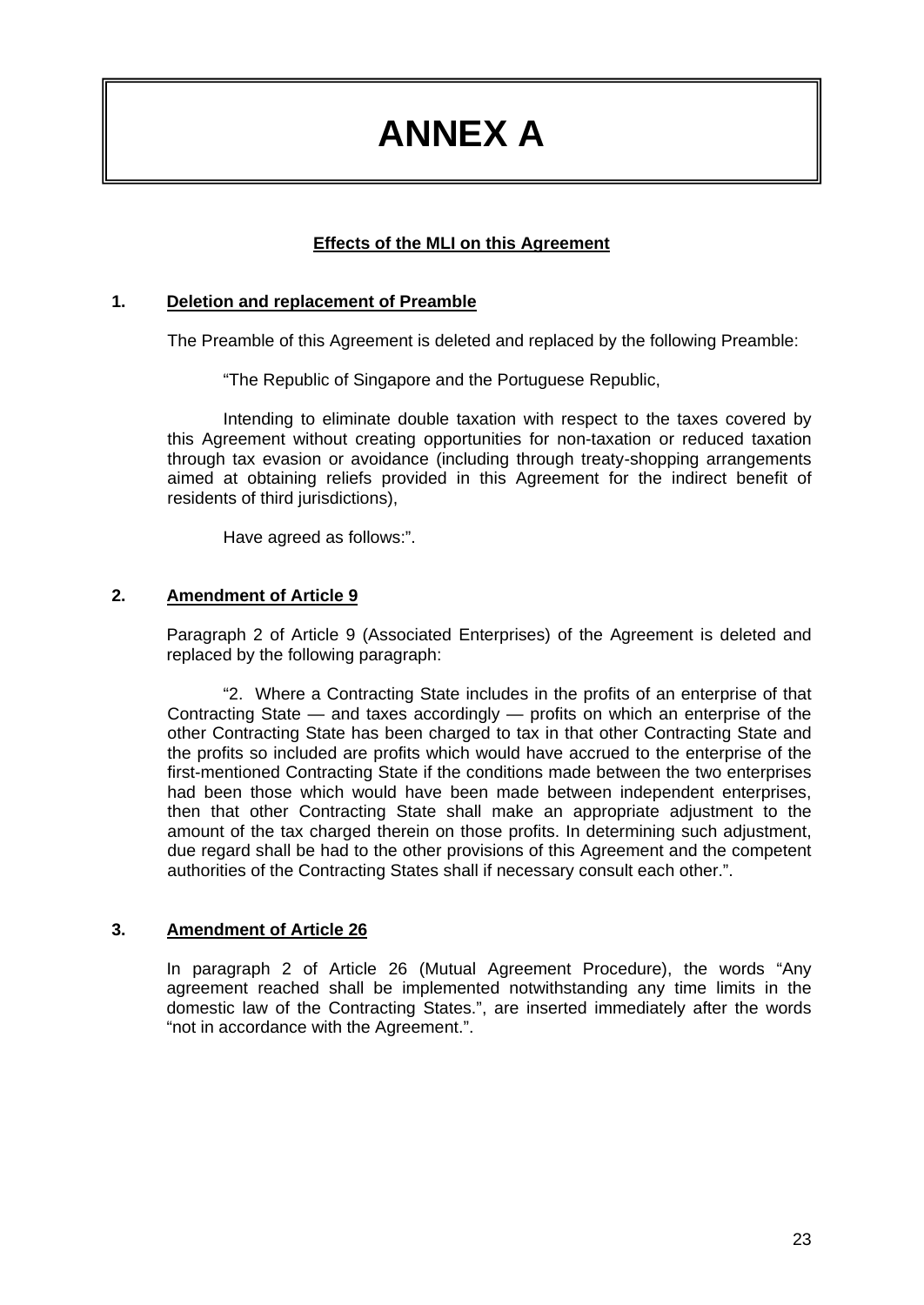## **4. New Articles 26A to 26H**

The following articles shall be inserted immediately after Article 26 (Mutual Agreement Procedure). However, the articles shall not apply to this Agreement if a Contracting State raises an objection under Article 28(2)(b) of the MLI to the reservations that had been made by the other Contracting State under Article 28(2)(a) of the MLI. Such an objection may be raised by Singapore by 27 February 2021.

## "**ARTICLE 26A - MANDATORY BINDING ARBITRATION**

- 1. Where:
	- (a) under Article 26 (Mutual Agreement Procedure), a person has presented a case to the competent authority of a Contracting State on the basis that the actions of one or both of the Contracting States have resulted for that person in taxation not in accordance with the provisions of the Agreement; and
	- (b) the competent authorities are unable to reach an agreement to resolve that case pursuant to Article 26 (Mutual Agreement Procedure) within a period of three years beginning on the start date referred to in paragraph 8 or 9, as the case may be (unless, prior to the expiration of that period the competent authorities of the Contracting States have agreed to a different time period with respect to that case and have notified the person who presented the case of such agreement),

any unresolved issues arising from the case shall, if the person so requests in writing, be submitted to arbitration in the manner described in this Article and Articles 26B to 26H, according to any rules or procedures agreed upon by the competent authorities of the Contracting States pursuant to the provisions of paragraph 10.

2. Where a competent authority has suspended the mutual agreement procedure referred to in paragraph 1 because a case with respect to one or more of the same issues is pending before court or administrative tribunal, the period provided in sub-paragraph (b) of paragraph 1 will stop running until either a final decision has been rendered by the court or administrative tribunal or the case has been suspended or withdrawn. In addition, where a person who presented a case and a competent authority have agreed to suspend the mutual agreement procedure, the period provided in sub paragraph (b) of paragraph 1 will stop running until the suspension has been lifted.

3. Where both competent authorities agree that a person directly affected by the case has failed to provide in a timely manner any additional material information requested by either competent authority after the start of the period provided in subparagraph (b) of paragraph 1, the period provided in sub paragraph (b) of paragraph 1 shall be extended for an amount of time equal to the period beginning on the date by which the information was requested and ending on the date on which that information was provided.

4. (a) The arbitration decision with respect to the issues submitted to arbitration shall be implemented through the mutual agreement concerning the case referred to in paragraph 1. The arbitration decision shall be final.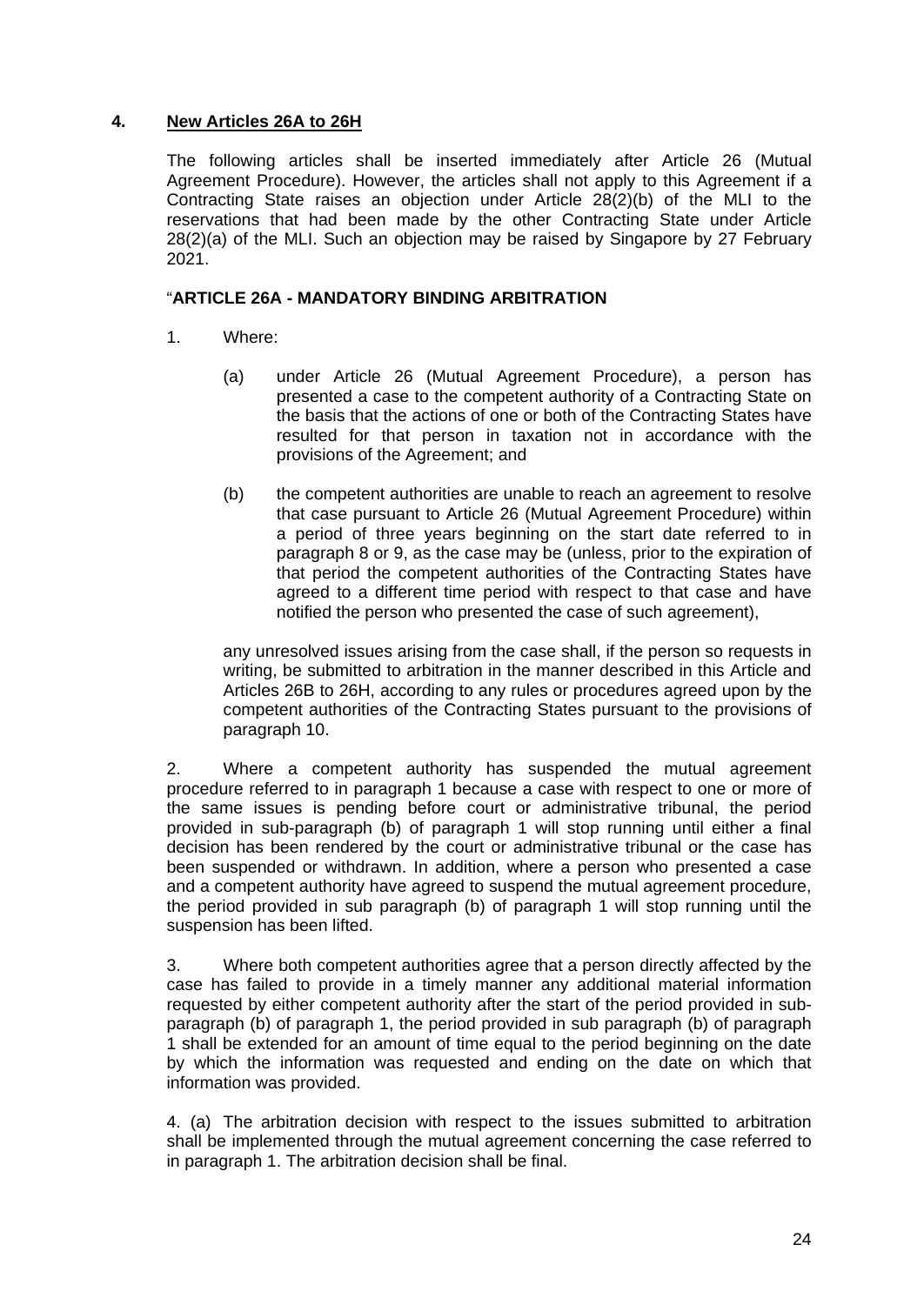(b) The arbitration decision shall be binding on both Contracting States except in the following cases:

- (i) if a person directly affected by the case does not accept the mutual agreement that implements the arbitration decision. In such a case, the case shall not be eligible for any further consideration by the competent authorities. The mutual agreement that implements the arbitration decision on the case shall be considered not to be accepted by a person directly affected by the case if any person directly affected by the case does not, within 60 days after the date on which notification of the mutual agreement is sent to the person, withdraw all issues resolved in the mutual agreement implementing the arbitration decision from consideration by any court or administrative tribunal or otherwise terminate any pending court or administrative proceedings with respect to such issues in a manner consistent with that mutual agreement.
- (ii) if a final decision of the courts of one of the Contracting States holds that the arbitration decision is invalid. In such a case, the request for arbitration under paragraph 1 shall be considered not to have been made, and the arbitration process shall be considered not to have taken place (except for the purposes of Articles 26C (Confidentiality of Arbitration Proceedings) and 26G (Costs of Arbitration Proceedings)). In such a case, a new request for arbitration may be made unless the competent authorities agree that such a new request should not be permitted.
- (iii) if a person directly affected by the case pursues litigation on the issues which were resolved in the mutual agreement implementing the arbitration decision in any court or administrative tribunal.

5. The competent authority that received the initial request for a mutual agreement procedure as described in sub-paragraph (a) of paragraph 1 shall, within two calendar months of receiving the request:

- (a) send a notification to the person who presented the case that it has received the request; and
- (b) send a notification of that request, along with a copy of the request, to the competent authority of the other Contracting State.

6. Within three calendar months after a competent authority receives the request for a mutual agreement procedure (or a copy thereof from the competent authority of the other Contracting State) it shall either:

- (a) notify the person who has presented the case and the other competent authority that it has received the information necessary to undertake substantive consideration of the case; or
- (b) request additional information from that person for that purpose.

7. Where pursuant to sub-paragraph (b) of paragraph 6, one or both of the competent authorities have requested from the person who presented the case additional information necessary to undertake substantive consideration of the case, the competent authority that requested the additional information shall, within three calendar months of receiving the additional information from that person, notify that person and the other competent authority either: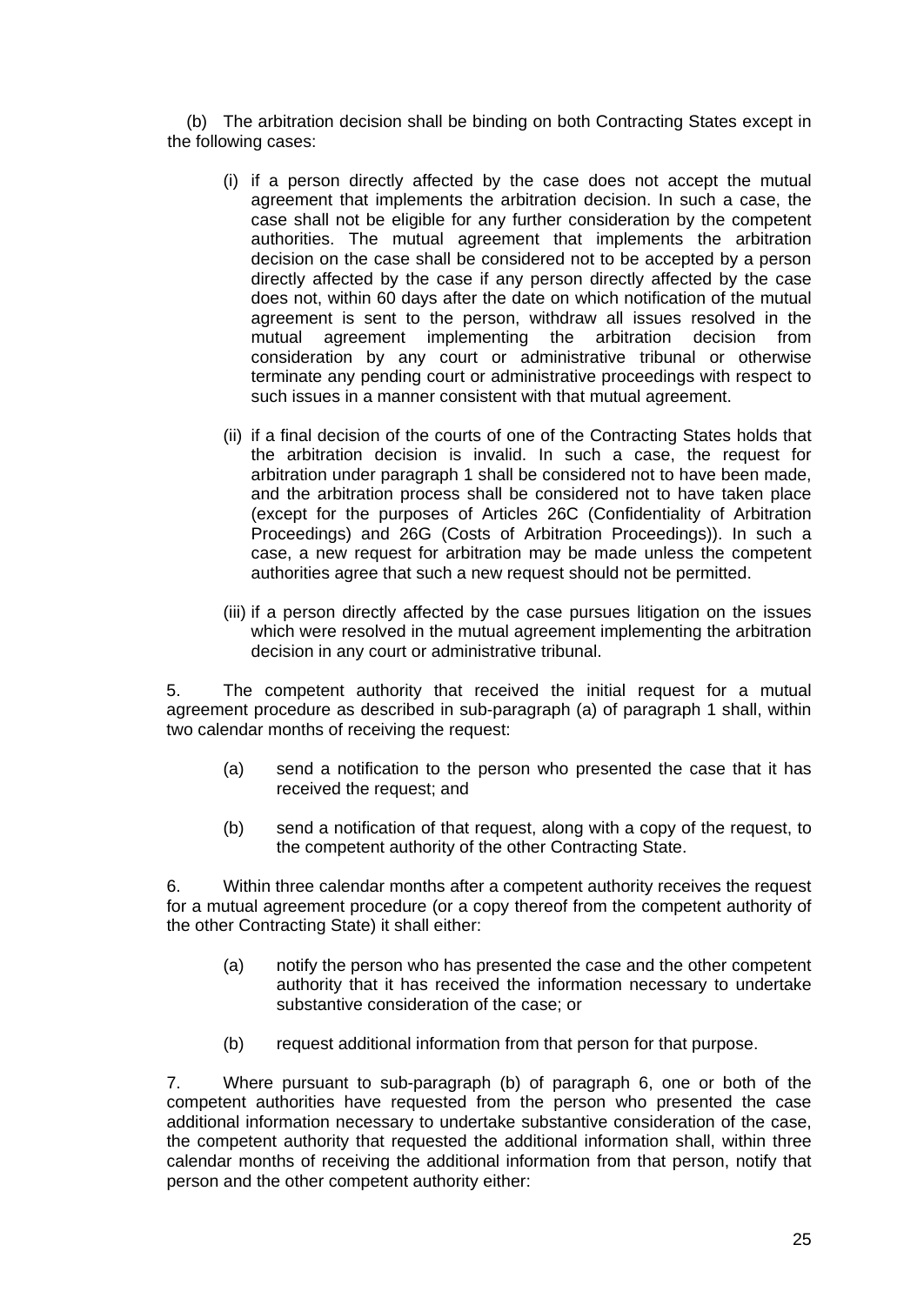- (a) that it has received the requested information; or
- (b) that some of the requested information is still missing.

8. Where neither competent authority has requested additional information pursuant to sub paragraph (b) of paragraph 6, the start date referred to in paragraph 1 shall be the earlier of:

- (a) the date on which both competent authorities have notified the person who presented the case pursuant to sub-paragraph (a) of paragraph 6; and
- (b) the date that is three calendar months after the notification to the competent authority of the other Contracting State pursuant to sub paragraph (b) of paragraph 5.

9. Where additional information has been requested pursuant to sub paragraph (b) of paragraph 6, the start date referred to in paragraph 1 shall be the earlier of:

- (a) the latest date on which the competent authorities that requested additional information have notified the person who presented the case and the other competent authority pursuant to sub paragraph (a) of paragraph 7; and
- (b) the date that is three calendar months after both competent authorities have received all information requested by either competent authority from the person who presented the case.

If, however, one or both of the competent authorities send the notification referred to in sub-paragraph (b) of paragraph 7, such notification shall be treated as a request for additional information under sub-paragraph (b) of paragraph 6.

10. The competent authorities of the Contracting States shall by mutual agreement (pursuant to Article 26 (Mutual Agreement Procedure)) settle the mode of application of the provisions contained in this Article and Articles 26B to 26H, including the minimum information necessary for each competent authority to undertake substantive consideration of the case. Such an agreement shall be concluded before the date on which unresolved issues in a case are first eligible to be submitted to arbitration and may be modified from time to time thereafter.

- 11. Notwithstanding the preceding paragraphs of this Article:
	- (a) any unresolved issue arising from a mutual agreement procedure case otherwise within the scope of the arbitration process provided for by this Agreement shall not be submitted to arbitration, if a decision on this issue has already been rendered by a court or administrative tribunal of either Contracting State;
	- (b) if, at any time after a request for arbitration has been made and before the arbitration panel has delivered its decision to the competent authorities of the Contracting States, a decision concerning the issue is rendered by a court or administrative tribunal of one of the Contracting States, the arbitration process shall terminate.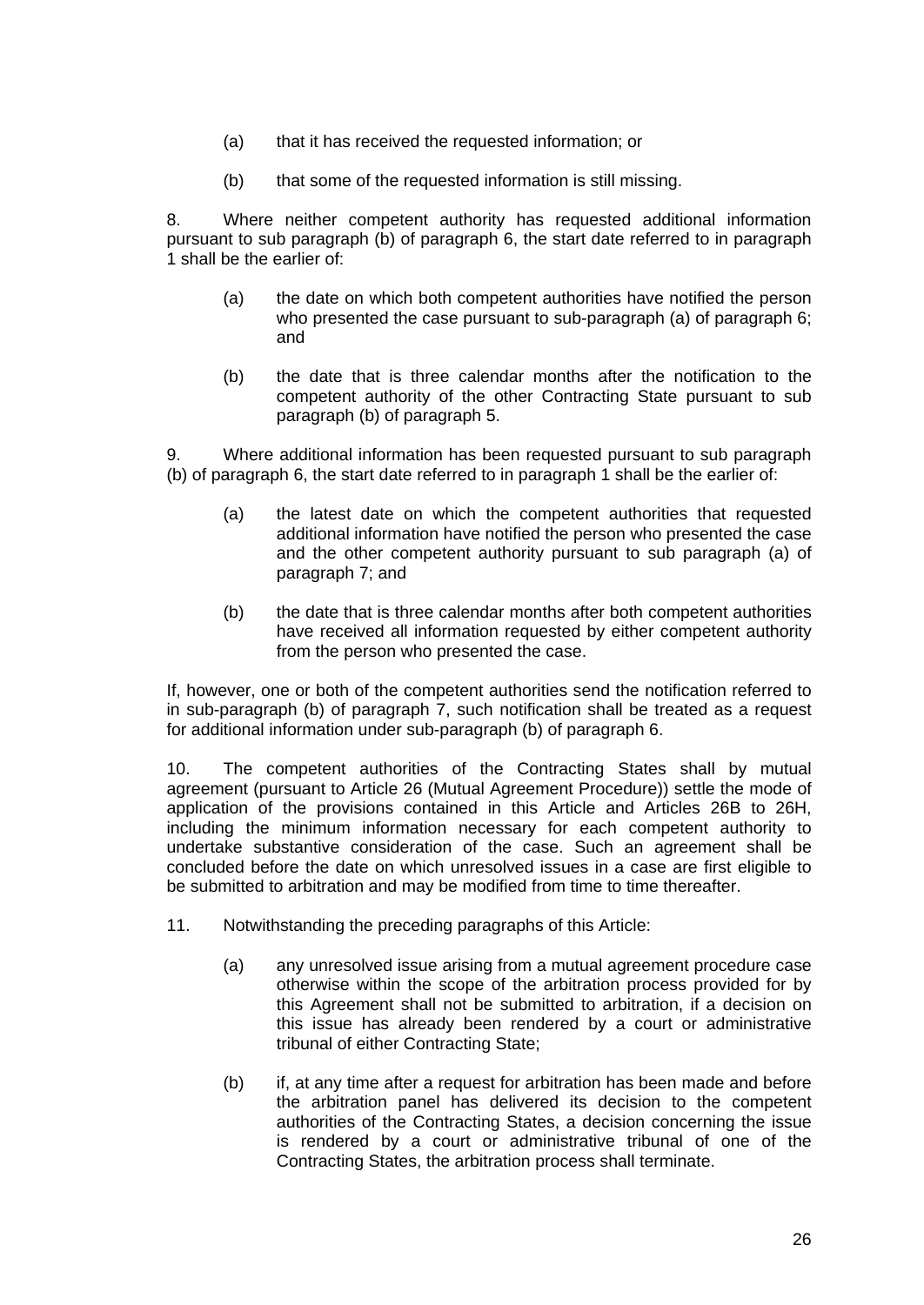- 12. The provisions of this Article and Articles 26B to 26H shall not apply
	- (a) to any case involving the application of Singapore's general anti avoidance rules contained in section 33 of the Act, case law or juridical doctrines, and any subsequent provisions (as notified by Singapore to the Depositary of the Multilateral Convention to Implement Tax Treaty Related Measures to Prevent Base Erosion and Profit Shifting done at Paris on 24 November 2016 (as amended from time to time)) that replace, amend or update these anti-avoidance rules;
	- (b) to any case involving the application of any provisions of Singapore's law (including legislative provisions, case law, judicial doctrines and penalties) that are analogous to those governing the cases in subparagraph (d), (e) or (f) , including any subsequent provisions which replace, amend or update those provisions. The competent authority of Singapore will consult with the competent authority of Portugal in order to specify any such analogous provisions which exist under Singapore law pursuant to paragraph 10;
	- (c) to any issue other than the following:
		- (i) issues arising under Article 5 (Permanent Establishment) of the Agreement;
		- (ii) issues arising under Article 7 (Business Profits) of the Agreement;
		- (iii) issues arising under Article 9 (Associated Enterprises of the Agreement);
	- (d) to any case concerning items of income or capital that are not taxed by Portugal either because they are not included in the taxable base in Portugal or because they are subject to an exemption or zero tax rate provided only under the domestic tax law of Portugal;
	- (e) to any case involving the conduct of a person directly affected by the case that, by final ruling resulting from judicial or administrative proceedings in Portugal, has been subject to a penalty for tax fraud, wilful default or gross negligence. For this purpose, penalties for tax fraud, wilful default or gross negligence shall include the penalties for tax crimes as well as for other serious tax infringements as defined by Article 23(3) of RGIT (Regime Geral das Infrações Tributárias), enacted by the Law 15/2001, of 5 June 2001, and any subsequent provisions (as notified by Portugal to the Depositary of the Multilateral Convention to Implement Tax Treaty Related Measures to Prevent Base Erosion and Profit Shifting done at Paris on 24 November 2016 (as amended from time to time)) that replace, amend or update these provisions;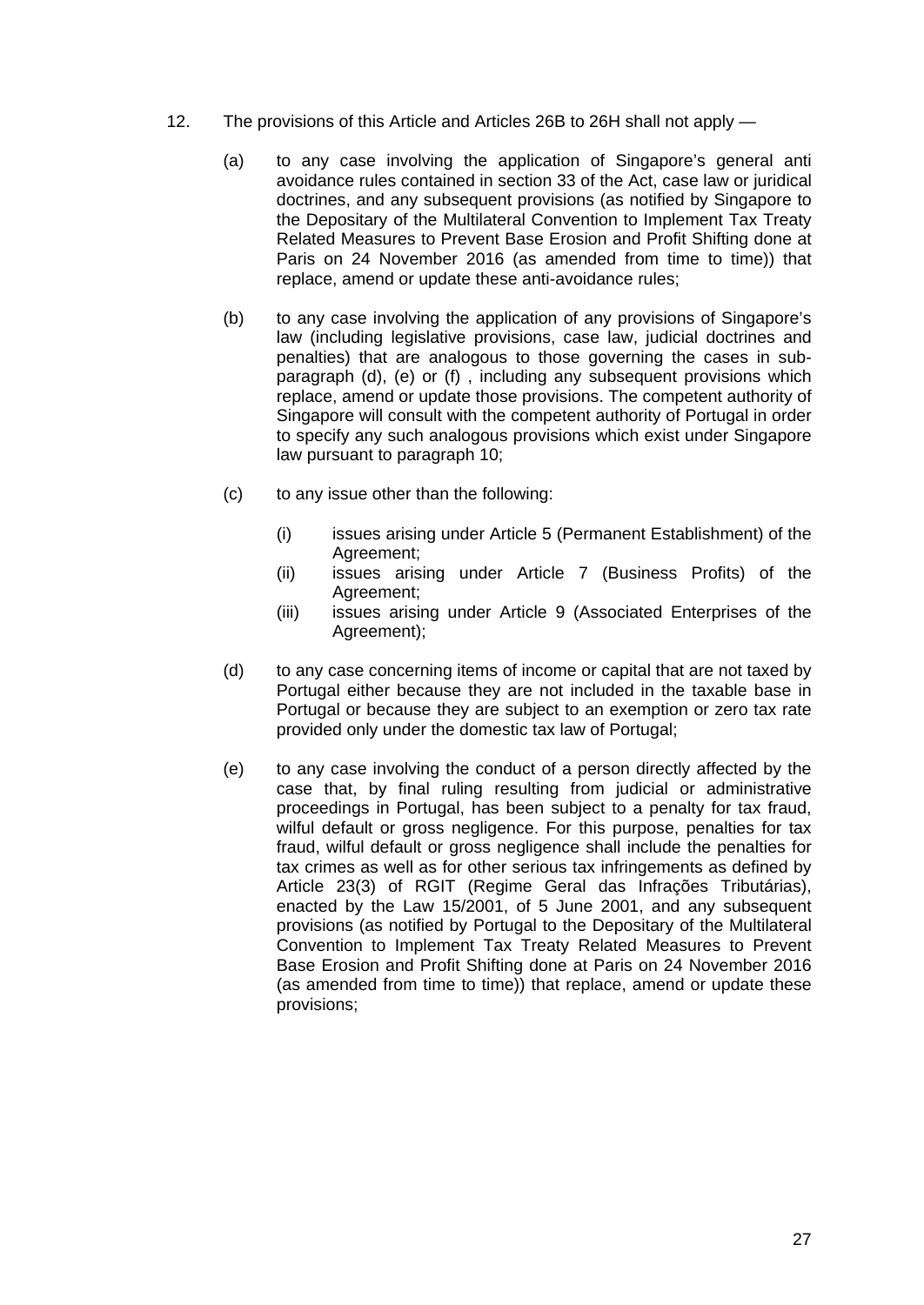- (f) to any case involving the application of Portugal's domestic general anti avoidance rules or anti-abuse rules contained in the Agreement as modified by the Multilateral Convention to Implement Tax Treaty Related Measures to Prevent Base Erosion and Profit Shifting. For this purpose, Portugal's domestic general anti-avoidance rules shall include Articles 38 and 39 of LGT (Lei Geral Tributária) enacted by the Decree-Law 398/98, of 17 December 1998, as amended, and any subsequent provisions (as notified by Portugal to the Depositary of the Multilateral Convention to Implement Tax Treaty Related Measures to Prevent Base Erosion and Profit Shifting done at Paris on 24 November 2016 (as amended from time to time)) that replace, amend or update these anti-avoidance rules; or
- (g) to any case eligible for arbitration under the Convention on the Elimination of Double Taxation in Connection with the Adjustment of Profits of Associated Enterprises (90/436/EEC), as amended, or the European Union Council Directive (EU) 2017/1852 of 10 October 2017 on tax dispute resolution mechanisms in the European Union, or under any other instrument of the European Union.
- 13. This Article and Articles 26B to 26H
	- (a) shall have effect with respect to cases presented to the competent authority of a Contracting State under Article 26 on or after 1 June 2020; and
	- (b) shall apply to a case presented to the competent authority of a Contracting State under Article 26 prior to 1 June 2020 only to the extent that the competent authorities of both Contracting States agree that it will apply to that specific case.

## **ARTICLE 26B - APPOINTMENT OF ARBITRATORS**

1. Except to the extent that the competent authorities of the Contracting States mutually agree on different rules, paragraphs 2 through 4 shall apply for the purposes of Articles 26A to 26H.

2. The following rules shall govern the appointment of the members of an arbitration panel:

- (a) The arbitration panel shall consist of three individual members with expertise or experience in international tax matters.
- (b) Each competent authority shall appoint one panel member within 60 days of the date of the request for arbitration under paragraph 1 of Article 26A (Mandatory Binding Arbitration). The two panel members so appointed shall, within 60 days of the latter of their appointments, appoint a third member who shall serve as Chair of the arbitration panel. The Chair shall not be a national or resident of either Contracting State.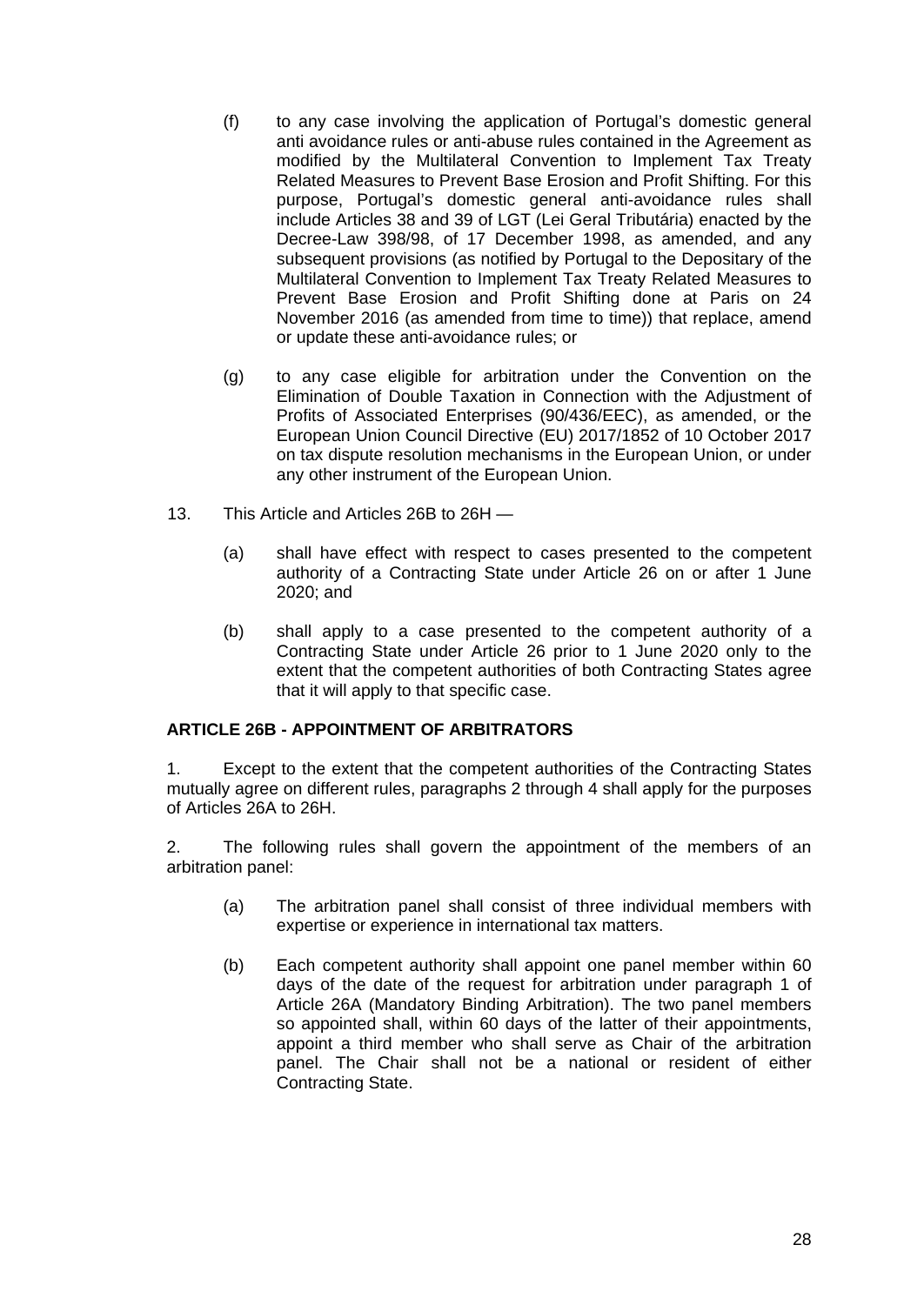(c) Each member appointed to the arbitration panel must be impartial and independent of the competent authorities, tax administrations, and ministries of finance of the Contracting States and of all persons directly affected by the case (as well as their advisors) at the time of accepting an appointment, maintain his or her impartiality and independence throughout the proceedings, and avoid any conduct for a reasonable period of time thereafter which may damage the appearance of impartiality and independence of the arbitrators with respect to the proceedings.

3. In the event that the competent authority of a Contracting State fails to appoint a member of the arbitration panel in the manner and within the time periods specified in paragraph 2 or agreed to by the competent authorities of the Contracting States, a member shall be appointed on behalf of that competent authority by the highest ranking official of the Centre for Tax Policy and Administration of the Organisation for Economic Co-operation and Development that is not a national of either Contracting State.

4. If the two initial members of the arbitration panel fail to appoint the Chair in the manner and within the time periods specified in paragraph 2 or agreed to by the competent authorities of the Contracting States, the Chair shall be appointed by the highest ranking official of the Centre for Tax Policy and Administration of the Organisation for Economic Co-operation and Development that is not a national of either Contracting State.

## **ARTICLE 26C - CONFIDENTIALITY OF ARBITRATION PROCEEDINGS**

1. Solely for the purposes of the application of Articles 26A to 26H and 27 of the provisions of the domestic laws of the Contracting States related to the exchange of information, confidentiality, and administrative assistance, members of the arbitration panel and a maximum of three staff per member (and prospective arbitrators solely to the extent necessary to verify their ability to fulfil the requirements of arbitrators) shall be considered to be persons or authorities to whom information may be disclosed. Information received by the arbitration panel or prospective arbitrators and information that the competent authorities receive from the arbitration panel shall be considered information that is exchanged under Article 27 (Exchange of Information).

2. The competent authorities of the Contracting States shall ensure that members of the arbitration panel and their staff agree in writing, prior to their acting in an arbitration proceeding, to treat any information relating to the arbitration proceeding consistently with the confidentiality and nondisclosure obligations described in Article 27 (Exchange of Information) and under the applicable laws of the Contracting States.

#### **ARTICLE 26D - RESOLUTION OF A CASE PRIOR TO THE CONCLUSION OF THE ARBITRATION**

For the purposes of Articles 26 and 26A to 26H, the mutual agreement procedure, as well as the arbitration proceeding, with respect to a case shall terminate if, at any time after a request for arbitration has been made and before the arbitration panel has delivered its decision to the competent authorities of the Contracting States:

(a) the competent authorities of the Contracting States reach a mutual agreement to resolve the case; or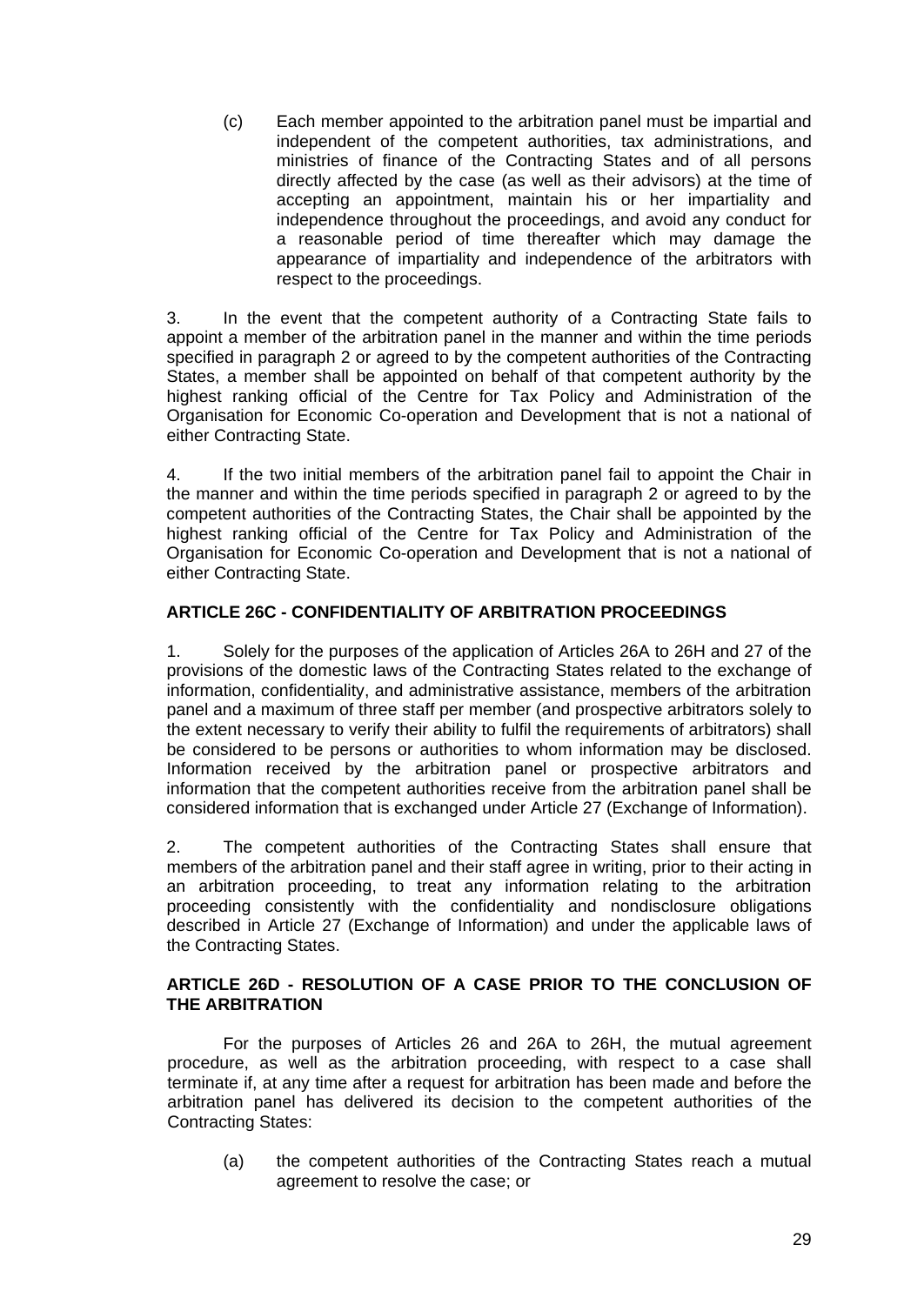(b) the person who presented the case withdraws the request for arbitration or the request for a mutual agreement procedure.

#### **ARTICLE 26E - TYPE OF ARBITRATION PROCESS**

1. The competent authorities of the Contracting States shall endeavour to reach agreement on the type of arbitration process that shall apply with respect to the Agreement. Until such an agreement is reached, Article 26A shall not apply with respect to the Agreement.

2. Prior to the beginning of arbitration proceedings, the competent authorities of the Contracting States shall ensure that each person that presented the case and their advisors agree in writing not to disclose to any other person any information received during the course of the arbitration proceedings from either competent authority or the arbitration panel. The mutual agreement procedure under Article 26, as well as the arbitration proceeding under Articles 26A to 26H, with respect to the case shall terminate if, at any time after a request for arbitration has been made and before the arbitration panel has delivered its decision to the competent authorities of the Contracting States, a person that presented the case or one of that person's advisors materially breaches that agreement.

#### **ARTICLE 26F - AGREEMENT ON A DIFFERENT RESOLUTION**

Notwithstanding paragraph 4 of Article 26A (Mandatory Binding Arbitration), an arbitration decision pursuant to Articles 26A to 26H shall not be binding on the Contracting States and shall not be implemented if the competent authorities of the Contracting States agree on a different resolution of all unresolved issues within three calendar months after the arbitration decision has been delivered to them.

#### **ARTICLE 26G - COSTS OF ARBITRATION PROCEEDINGS**

In an arbitration proceeding under Articles 26A to 26H, the fees and expenses of the members of the arbitration panel, as well as any costs incurred in connection with the arbitration proceedings by the Contracting States, shall be borne by the Contracting States in a manner to be settled by mutual agreement between the competent authorities of the Contracting States. In the absence of such agreement, each Contracting State shall bear its own expenses and those of its appointed panel member. The cost of the chair of the arbitration panel and other expenses associated with the conduct of the arbitration proceedings shall be borne by the Contracting States in equal shares.

#### **ARTICLE 26H – COMPATIBILITY**

1. Any unresolved issue arising from a mutual agreement procedure case otherwise within the scope of the arbitration process provided for in this Article and Articles 26A to 26G shall not be submitted to arbitration if the issue falls within the scope of a case with respect to which an arbitration panel or similar body has previously been set up in accordance with a bilateral or multilateral convention that provides for mandatory binding arbitration of unresolved issues arising from a mutual agreement procedure case.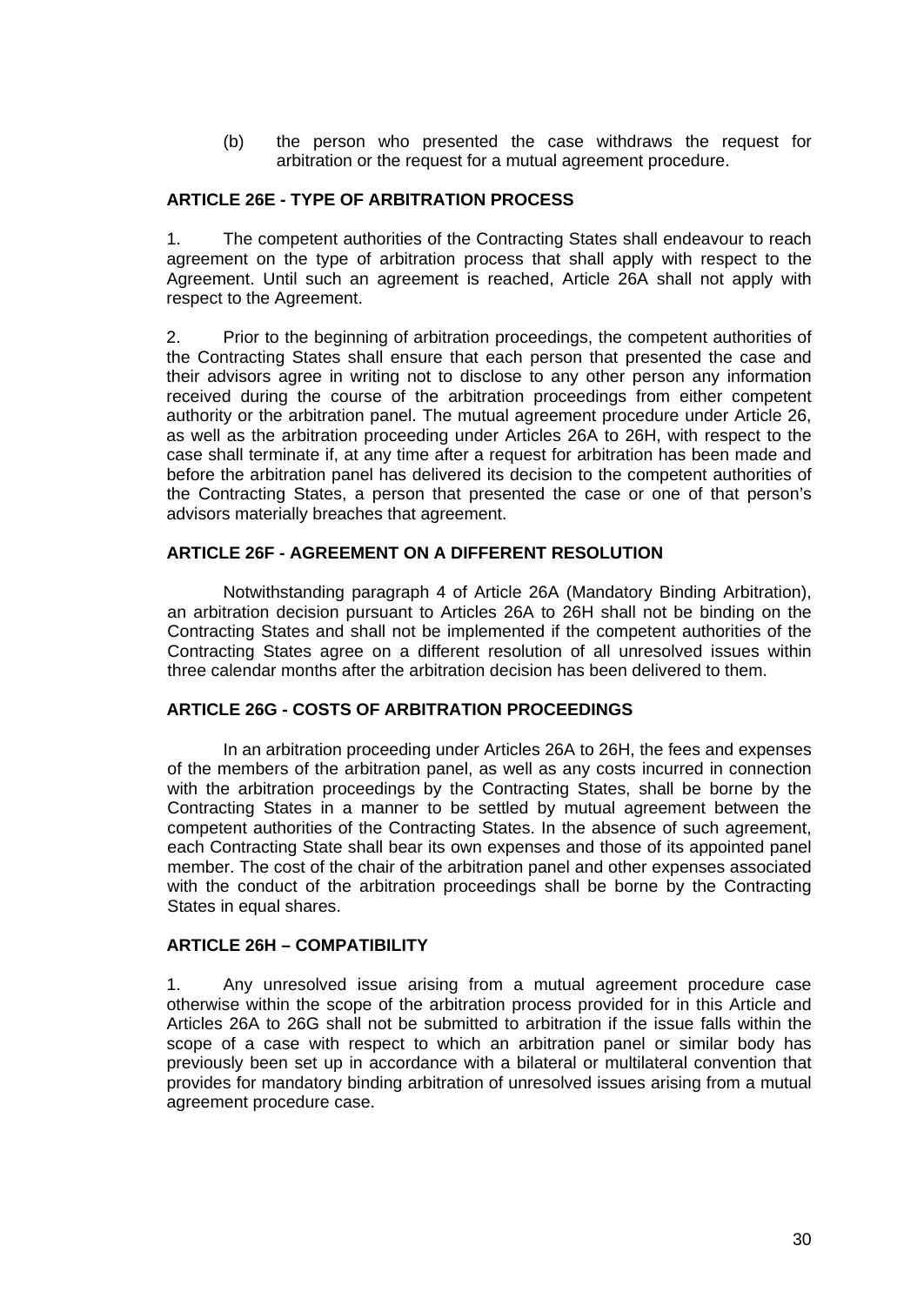2. Nothing in this Article and Articles 26A to 26G shall affect the fulfilment of wider obligations with respect to the arbitration of unresolved issues arising in the context of a mutual agreement procedure resulting from other conventions to which the Contracting States are or will become parties.".

#### **5. New Article 28A**

The following new Article 28A is inserted immediately after Article 28 (Members of Diplomatic Missions and Consular Posts):

#### "**ARTICLE 28A - PREVENTION OF TREATY ABUSE**

Notwithstanding any provisions of this Agreement, a benefit under this Agreement shall not be granted in respect of an item of income or capital if it is reasonable to conclude, having regard to all relevant facts and circumstances, that obtaining that benefit was one of the principal purposes of any arrangement or transaction that resulted directly or indirectly in that benefit, unless it is established that granting that benefit in these circumstances would be in accordance with the object and purpose of the relevant provisions of this Agreement.".

#### **6. Entry into effect of the MLI**

The effects of the MLI on this Agreement, as laid out in this Annex, shall have effect in Singapore:

- (a) for paragraph 4 of this Annex on the arbitration provisions, with respect to any tax paid, deemed paid or liable to be paid, before, on or after 1 June 2020;
- (b) for all other paragraphs in this Annex:
	- (i) with respect to taxes withheld at source, in respect of amounts paid, deemed paid or liable to be paid (whichever is the earliest), on or after 1 January 2021; and
	- (ii) with respect to taxes other than those withheld at source, where the income is derived or received in a basis period beginning on or after 1 December 2020.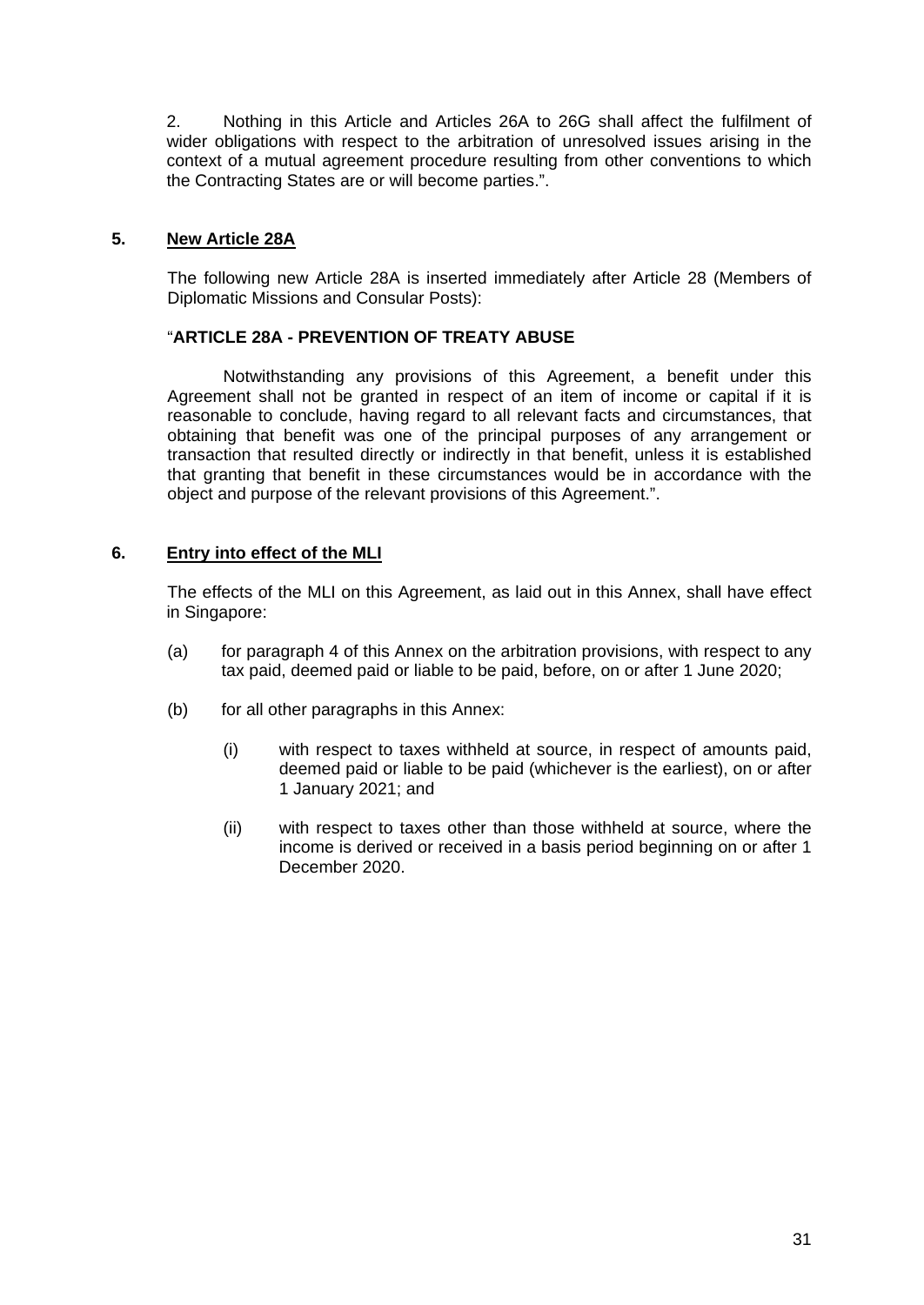# **ANNEX B**

#### **PROTOCOL AMENDING THE AGREEMENT BETWEEN THE REPUBLIC OF SINGAPORE AND THE PORTUGUESE REPUBLIC FOR THE AVOIDANCE OF DOUBLE TAXATION AND THE PREVENTION OF FISCAL EVASION WITH RESPECT TO TAXES ON INCOME**

The Republic of Singapore and the Portuguese Republic,

Desiring to amend the Agreement between the Republic of Singapore and the Portuguese Republic for the Avoidance of Double Taxation and the Prevention of Fiscal Evasion with Respect to Taxes on Income (hereinafter referred to as "the Agreement'),

Have agreed as follows:

## **ARTICLE I**

The text of Article 27 of the Agreement is deleted and replaced by the following:

"1. The competent authorities of the Contracting States shall exchange such information as is foreseeably relevant for carrying out the provisions of this Agreement or to the administration or enforcement of the domestic laws concerning taxes of every kind and description imposed on behalf of the Contracting States, or of their political or administrative subdivisions or local authorities, insofar as the taxation thereunder is not contrary to the Agreement. The exchange of information is not restricted by Articles 1 and 2.

2. Any information received under paragraph 1 by a Contracting State shall be treated as secret in the same manner as information obtained under the domestic laws of that State and shall be disclosed only to persons or authorities (including courts and administrative bodies) concerned with the assessment or collection of, the enforcement or prosecution in respect of, the determination of appeals in relation to the taxes referred to in paragraph 1, or the oversight of the above. Such persons or authorities shall use the information only for such purposes. They may disclose the information in public court proceedings or in judicial decisions.

3. In no case shall the provisions of paragraphs 1 and 2 be construed so as to impose on a Contracting State the obligation:

- (a) to carry out administrative measures at variance with the laws and administrative practice of that or of the other Contracting State;
- (b) to supply information which is not obtainable under the laws or in the normal course of the administration of that or of the other Contracting State;